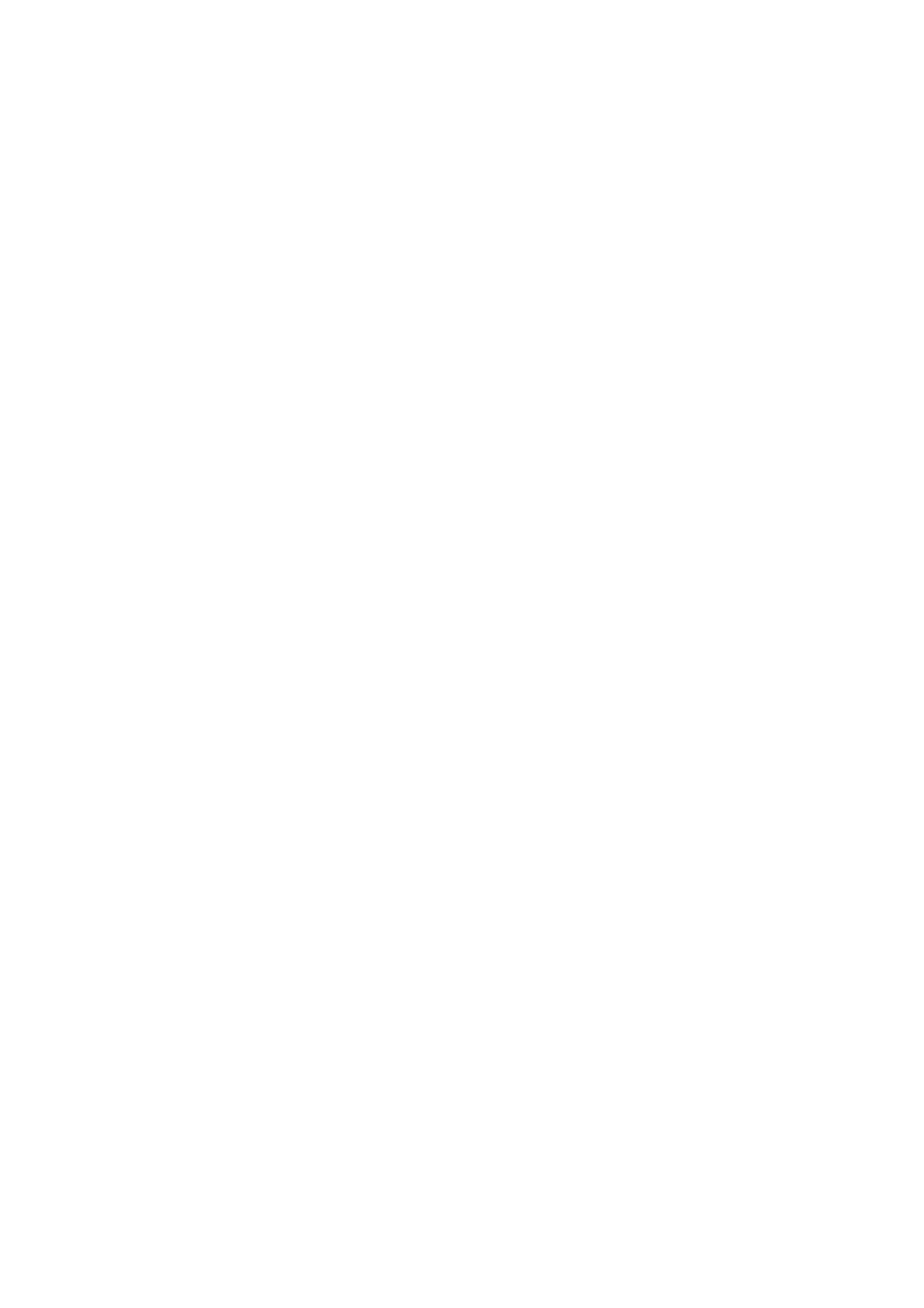#### **HOUSE OF LORDS**

# **OPINIONS OF THE LORDS OF APPEAL FOR JUDGMENT IN THE CAUSE**

## **Fisher (Original Appellant and cross-respondent)** *v* **Brooker and others (Original Respondent and cross-appellant)**

#### **[2009] UKHL 41**

#### **LORD HOPE OF CRAIGHEAD**

My Lords,

1. I have had the advantage of reading in draft the opinion of my noble and learned friend Lord Neuberger of Abbotsbury. I agree with it, and I also agree with the comments of my noble and learned friend Lord Walker of Gestingthorpe. For the reasons that Lord Neuberger gives I would allow the appeal and make the order that he proposes. I gratefully adopt his description of the factual background and his analysis of the issues that were before the courts below.

2. This is, as Mummery LJ observed in the Court of Appeal [2008] Bus LR 1123, para 34, an extremely unusual case. One of its most striking features is Matthew Fisher's extraordinary delay in making his claim for a share of the musical copyright. In para 82 of his judgment Mummery LJ described the fact that Mr Fisher had waited for 38 years, with knowledge and without reasonable excuse, as unconscionable behaviour. Another, which is really a product of the first, is the fact that his claim is being maintained with a view to what happens in the future, not with a view to the past. The judge rejected his claim for a share of the royalties that were obtained in respect of the work during the six years before the issue of proceedings, and Mr Fisher did not appeal against that decision. Mummery LJ said in para 34 that what he was essentially seeking to do by insisting on his claim was to control the copyright for the future.

3. Remarkable though these features are, they need to be treated with some care as the law is applied to the facts of the case. Delay in itself is no bar to these proceedings. There is no statutory limitation period that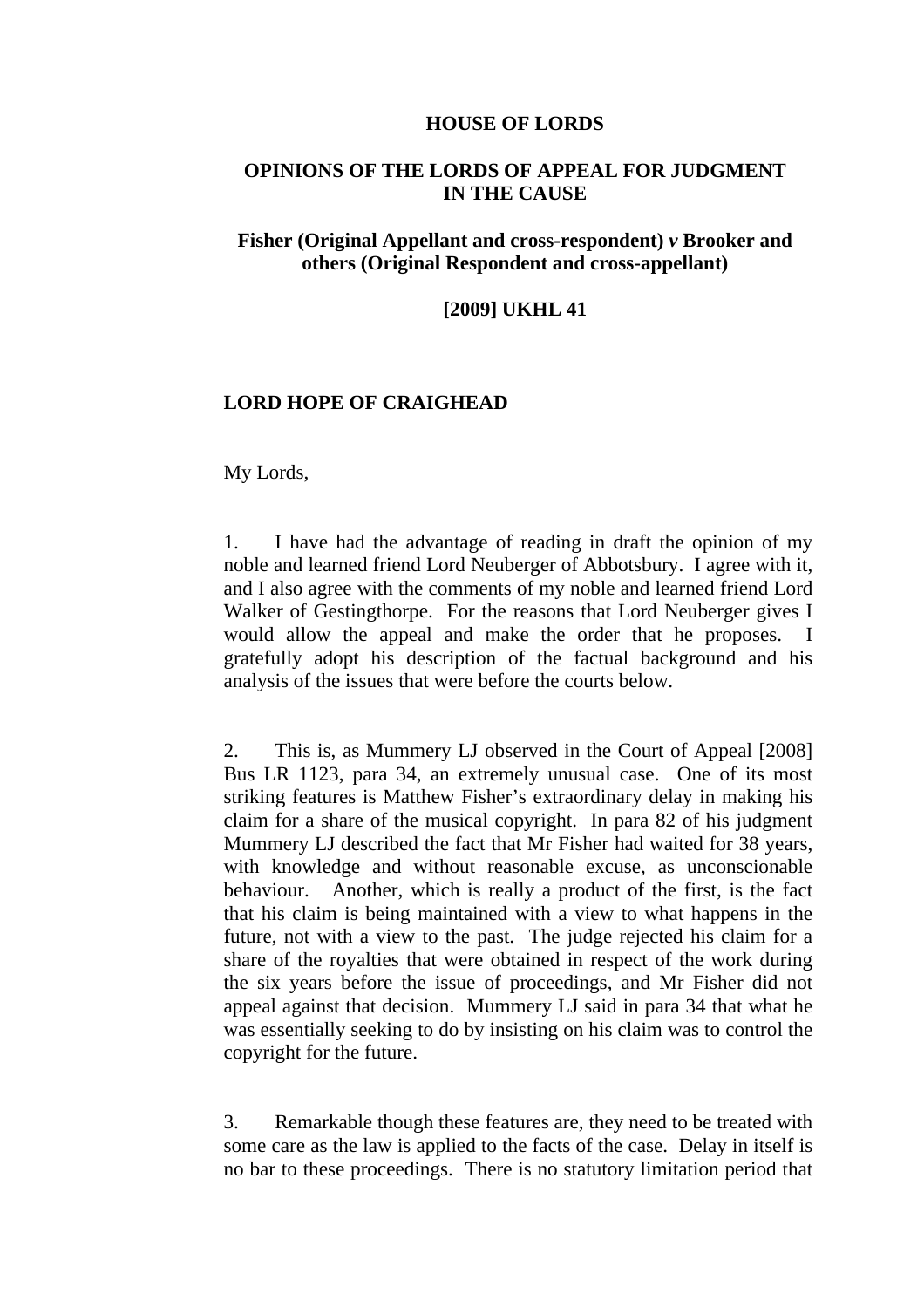applies in English law to claims to copyright, the duration of which has been laid down by section 12 of the Copyright, Designs and Patents Act 1988, as substituted by the Duration of Copyright and Rights in Performances Regulations 1995 (SI 1995/3297): see section 39 of the Limitation Act 1980. The position is less certain in Scotland. Section 8 of the Prescription and Limitation (Scotland) Act 1973 provides that if, after the date when a right to property has become exercisable or enforceable, a right has subsisted for a continuous period of twenty years unexercised or unenforced, and without a relevant claim having been made in relation to it, it is extinguished from the expiration of that period. Section 8(2) provides that the section applies to any right relating to that property, whether heritable or moveable, not being a right specified in Schedule 3 to the Act as an imprescriptible right, of which the most important is any real right of ownership in land. Intellectual property rights, such as copyright, are not mentioned in that Schedule.

4. As David Johnston, *Prescription and Limitation* (1999), para 7.08 points out, it is not self-evident that the phrase "any right relating to that property" in section 8(2) of the 1973 Act includes ownership of that property. But he accepts that this seems likely to be so, and it has been suggested that a claim to recover corporeal moveables is lost by the negative prescription of twenty years: see *Stair Memorial Encyclopaedia*, *The Laws of Scotland*, vol 18, *Property*, para 567. Section 8 does not say that incorporeal property is to be treated differently from corporeal property. But both David Johnston, para 7.08 and Professor David Walker, *Prescription and Limitation of Actions*   $5<sup>th</sup>$ ed, (1996), p 85, indicate that an exception can be made in the case of the ownership of intellectual property which is regulated by other statutory provisions. Although the point has yet to be tested, I think that there is much to be said for the view that section 8 of the 1973 Act should not be read as extending to the ownership of incorporeal property the duration of which has been prescribed by another enactment. It would be anomalous if the period that section 12 of the 1988 Act prescribes for the duration of copyright throughout the United Kingdom (see section 157(1) of that Act) were to be subject to a provision about prescription that applies only to Scotland and the 1988 Act itself does not mention. It is common ground however that the provisions of the Limitation Acts 1939 and 1980 do not apply in this case. So it was to the prejudicial effects of the delay, not the mere fact that Mr Fisher has delayed for so long, that the respondents had to address this part of their argument.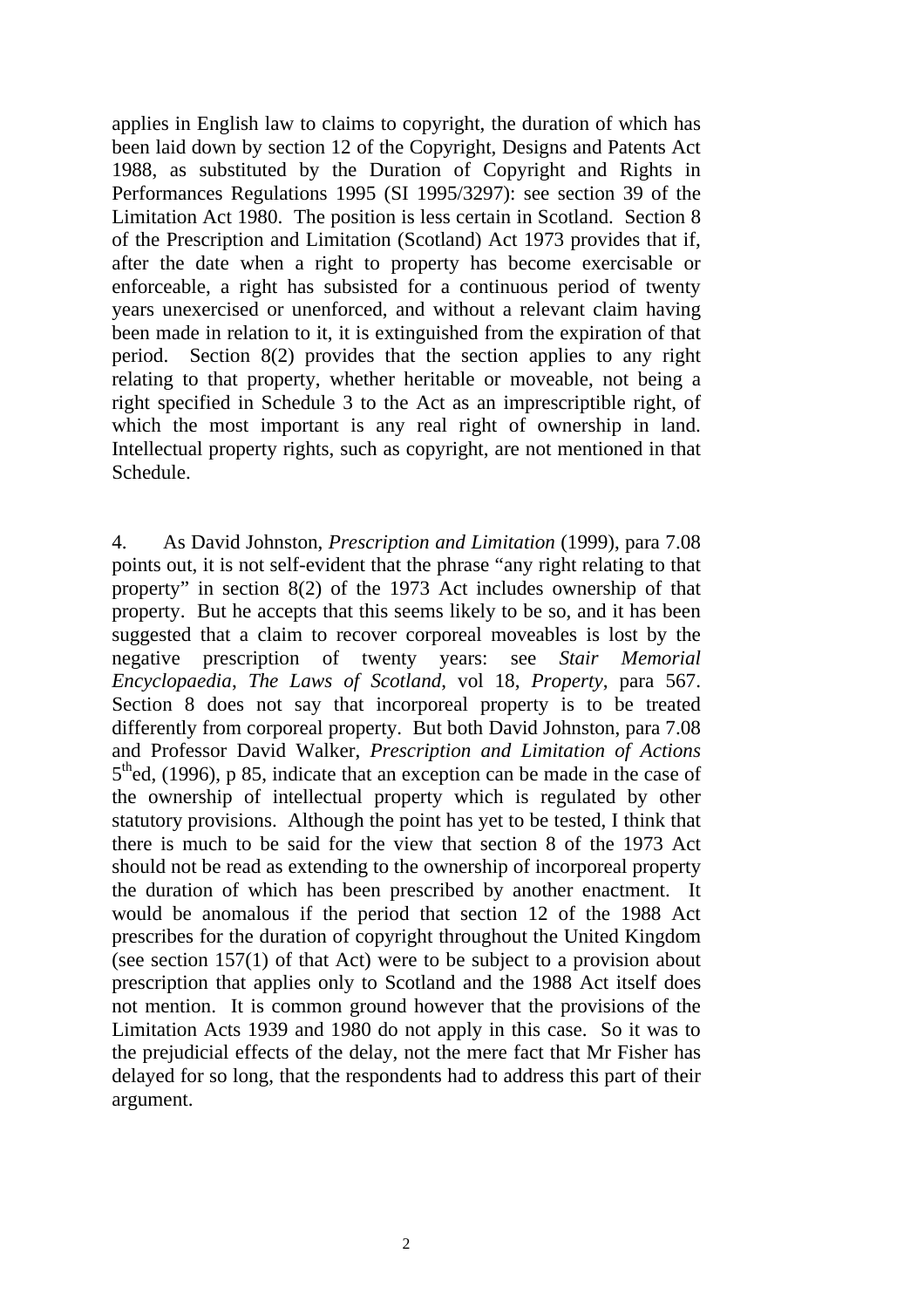5. As the judgments below have shown, this was not an easy task. The respondents' main defence to the claim when the case was before the trial judge was that Mr Fisher was not entitled to any share of the musical copyright at all. Having failed in that defence and in the related defence that because of the delay there could not be a fair trial, they now seek to rely on other aspects of the case that were not clearly focussed in the pleadings or were not fully explored in evidence. There were nevertheless some grounds for holding that the delay in itself was so unconscionable that any discretionary reliefs to which Mr Fisher might be entitled should, on equitable grounds, be refused to him.

6. It seems to me however that when they were considering the question whether the judge was right to grant all three declarations the majority in the Court of Appeal were, to a large extent, influenced by what they saw as Mr Fisher's motive for bringing the claim. He had, after all, sought an injunction before the trial judge. This led Mummery LJ, having referred to his object as being to control the copyright for the future and to dictate the terms on which he was to be entitled to share in its exploitation, to conclude that Mr Fisher was not entitled to the exercise of the court's discretion to enable him to enforce his joint share in the copyright: para 85. It was for this reason that the judge's declarations that he was a joint owner in the musical copyright with a share of 40% and that the respondents' licence to exploit the work was revoked when Mr Fisher commenced these proceedings on 31 May 2005 were set aside.

7. But there is a crucial difference in principle between the exercise of an undoubted right of property and resort for its protection to discretionary remedies. In so far as Mr Fisher may seek to restrain what the other joint owner may do in the exercise of its share of the copyright by means of injunctions, he will be subject to the court's discretion. Unconscionable delay may well have a part to play in the court's decision whether or not he is entitled to such a remedy. But it would be a very strong thing, in the absence of a proprietary estoppel, to deny him the opportunity of exercising his right of property in his own share of the copyright.

8. The law of property is concerned with rights in things. The distinction which exists between the exercise of rights and the obtaining of discretionary remedies is of fundamental importance in any legal system. There is no concept in our law that is more absolute than a right of property. Where it exists, it is for the owner to exercise it as he pleases. He does not need the permission of the court, nor is it subject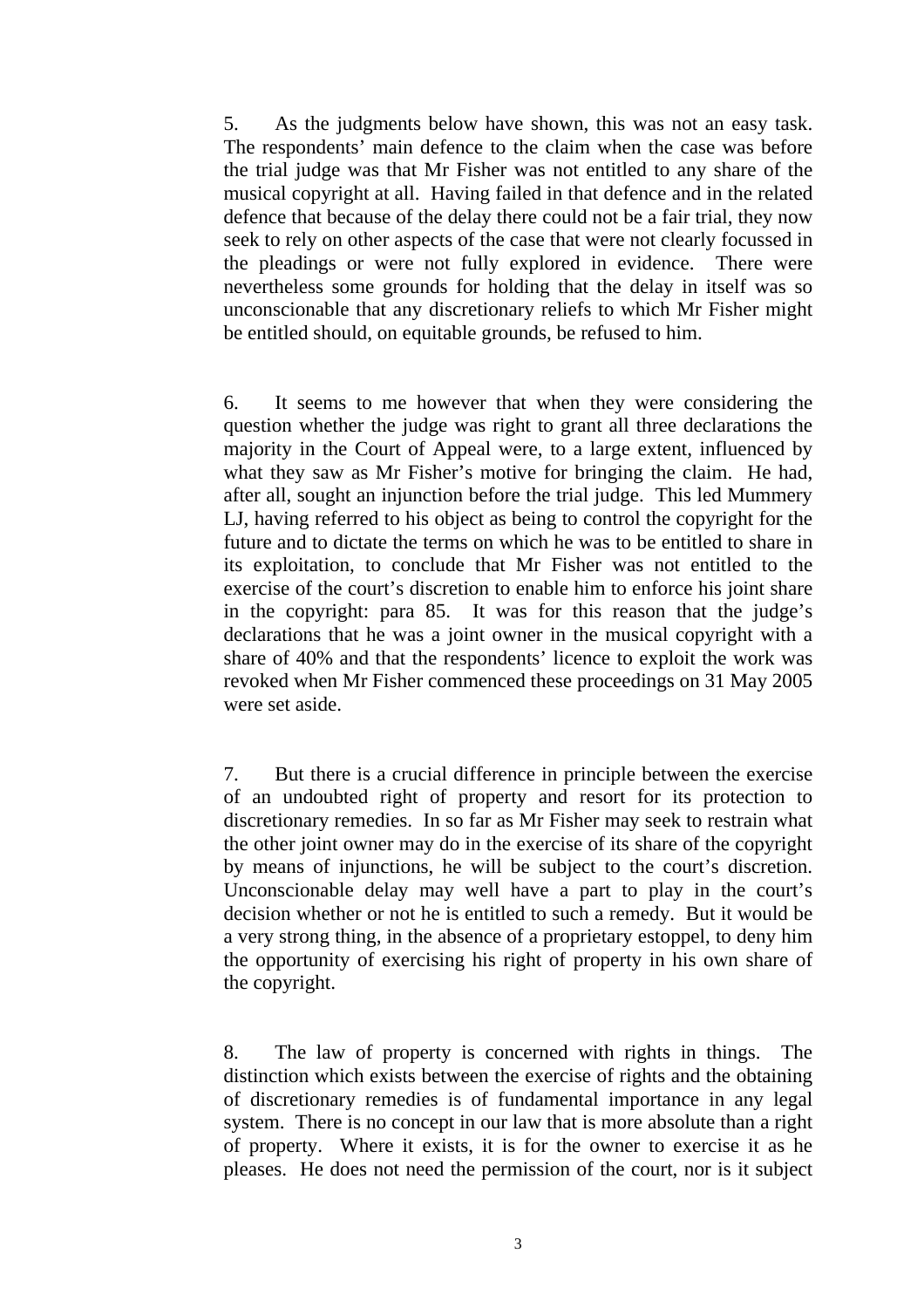to the exercise of the court's discretion. The benefits that flow from intellectual property are the product of this concept. They provide an incentive to innovation and creativity. A person who has a good idea, as Mr Fisher did when he composed the well-known organ solo that did so much to make the song in its final form such a success, is entitled to protect the advantage that he has gained from this and to earn his reward. These are rights which the court must respect and which it will enforce if it is asked to do so.

9. The second and third declarations which the trial judge made were directed to the exercise of rights, not the granting of discretionary remedies. The majority in the Court of Appeal were, for understandable reasons, reluctant to offer the court's assistance to someone who had delayed for so long in asserting his claim. But it appears that, when they decided to deny him these further declarations which were designed to give effect to the rights that flowed from his co-authorship of the work which was found on unassailable grounds to have been established by the trial judge, they overlooked this fundamental distinction. I agree with my noble and learned friend that, leaving equity on one side as one must, there were no grounds in law for setting these declarations aside.

## **LORD WALKER OF GESTINGTHORPE**

My Lords,

10. I have had the advantage of reading in draft the opinion of my noble and learned friend, Lord Neuberger of Abbotsbury. I agree with it, and for the reasons that Lord Neuberger gives I would allow this appeal and make the order that he proposes. Because of the interest and importance of this appeal I add some brief comments of my own, but they do not detract from my concurrence in Lord Neuberger's opinion.

11. In paragraph 81 of his judgment Blackburne J referred to the need, if the requirements for proprietary estoppel are made out, for any relief granted by the court to be proportionate to the degree of detriment suffered by the party (normally the defendant) asserting the estoppel. That balancing exercise may involve giving weight to any countervailing advantages that have been received by the defendant in the meantime. The clearest English authority for this is probably *Sledmore v Dalby* (1996) 72 P&CR 196, where the defendant had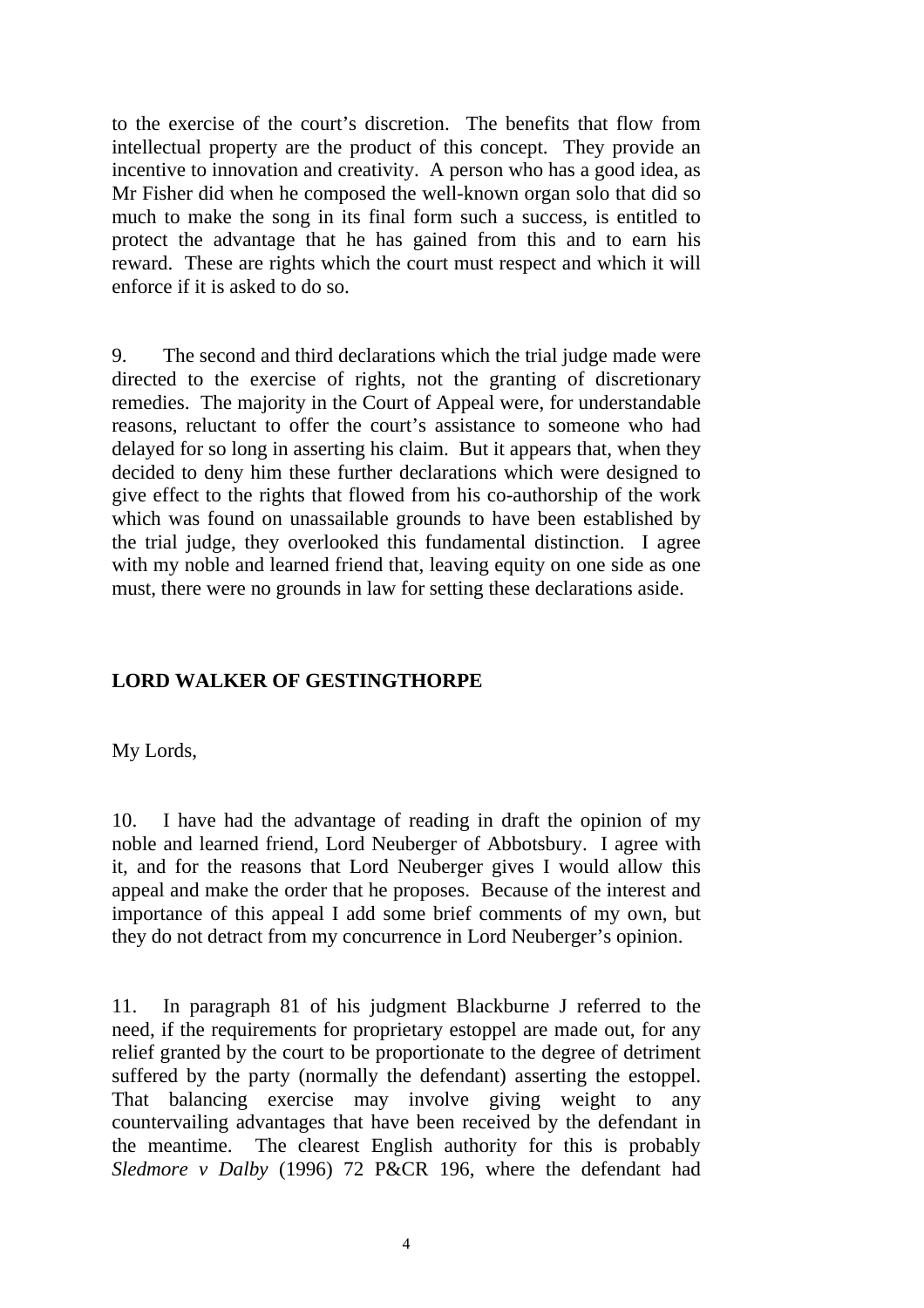already enjoyed nine years of rent-free residence and any equity that he might have claimed had already been satisfied: see the observations of Roch LJ at p 204 and Hobhouse LJ at p 209. This appeal would have been an even more striking example, if the requirements for an estoppel had been made out.

12. The appellant has successfully claimed to be legally entitled to a property right, that is a share of musical copyright. The respondents have failed in their attempt to fetter (or even extinguish) that right through the doctrine of proprietary estoppel. It would be remarkable, I think, if the court were nevertheless to produce a similar result by refusing to grant declaratory relief.

13. In an important passage which I read as introductory to his reasoning on this point Mummery LJ stated ([2008] Bus LR 1123, para 79):

"There is, in my view, a substantial distinction to be drawn between the right to attribution of authorship and the right to title and to the control of exploitation in the future. It does not appear that the practical significance of the very different effects of the three declarations was explained to the judge or even to this court in the skeleton arguments or the oral submissions. I confess that the full implications of the different declarations did not become clear to me until writing this judgment. The case was presented primarily on the basis that Matthew Fisher was not entitled to any relief, either because a fair trial of his claims was impossible or because he was prevented by his dilatory conduct and acquiescence from claiming any relief. If that was wrong, then it seems to have been assumed that all three declarations were appropriate."

14. This passage reflects the fact that (as often happens in complex litigation) the parties' positions went through something of a process of evolution as the case progressed through the courts. Mr Purvis QC, in opening the case to your Lordships, said that his client was interested purely in future royalties (transcript, day one, page seven). This implied that what he wanted was a change in the arrangements for distribution of royalties by the Performing Rights Society and the Mechanical Copyright Protection Society, while leaving intact the structure of the existing arrangements for exploitation of the musical copyright.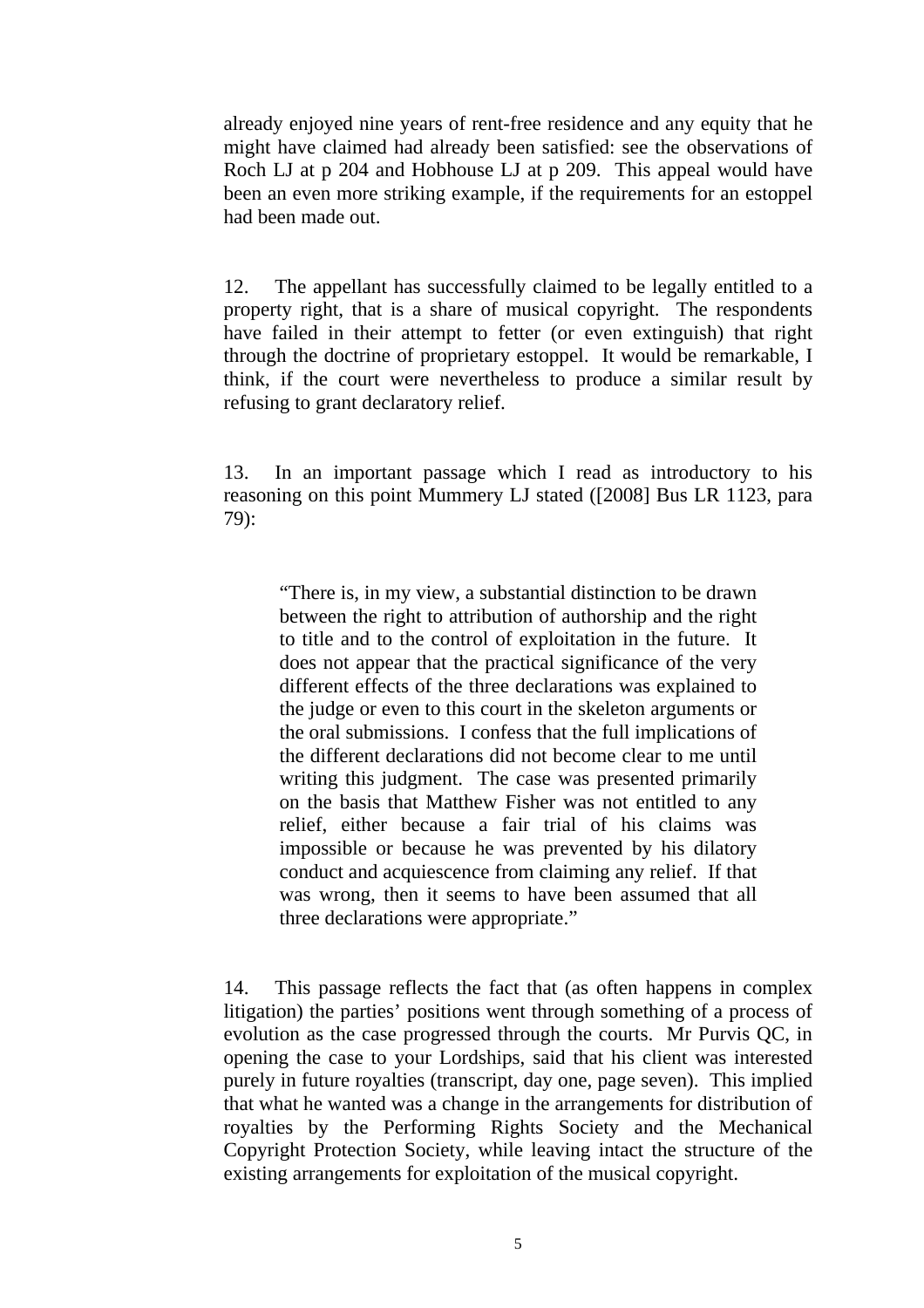15. At trial, by contrast, the appellant did seek past royalties accrued during a six-year limitation period, and also an injunction in general terms restraining copyright infringement. He failed to obtain either of these heads of relief. The judge declined to grant an injunction because (para 88) he did not detect "any intention on the defendants' part to continue to exploit the musical copyright in the Work in defiance of any interest in it which Mr Fisher is able to establish." Neither of these heads of relief was pursued on appeal. Moreover, even at trial the appellant's primary aim seems to have been simply to obtain his proper share of the stream of royalties: his skeleton argument at trial stated (para 44):

"So far as the future is concerned, the declaration will ensure that C and his heirs will receive the royalties to which they are entitled from the PRS and the MCPS. The PRS and the MCPS will amend their records accordingly, so that C will in future receive his due share of the royalties collected from the performance, broadcasting and recording of the work."

16. Looking again at para 79 of Mummery LJ's judgment against this background, and also at the fuller discussion in paras 86-88 of his judgment, I am not sure whether Mummery LJ thought that the appellant wanted to upset the existing arrangements for exploitation of the copyright, or simply thought that he ought not to have that opportunity, whether he was likely to try to take it or not. In any event, I consider that the answer lies in para 75 of Lord Neuberger's opinion: if and when the appellant seeks an injunction to restrain an alleged infringement of his copyright, his application will have to be dealt with on its merit, including the merits of any equitable defences.

17. Where there is trespass to land or goods, or a comparable invasion of intangible property rights, the court's natural response is to grant injunctive relief, and not to leave the claimant to his remedy in damages. In *Shelfer v City of London Electric Lighting Co* [1895] 1 Ch 287, 322, A L Smith LJ made a much-quoted statement of principle beginning as follows:

"Many judges have stated, and I emphatically agree with them, that a person by committing a wrongful act (whether it be a public company for public purposes or a private individual) is not thereby entitled to ask the Court to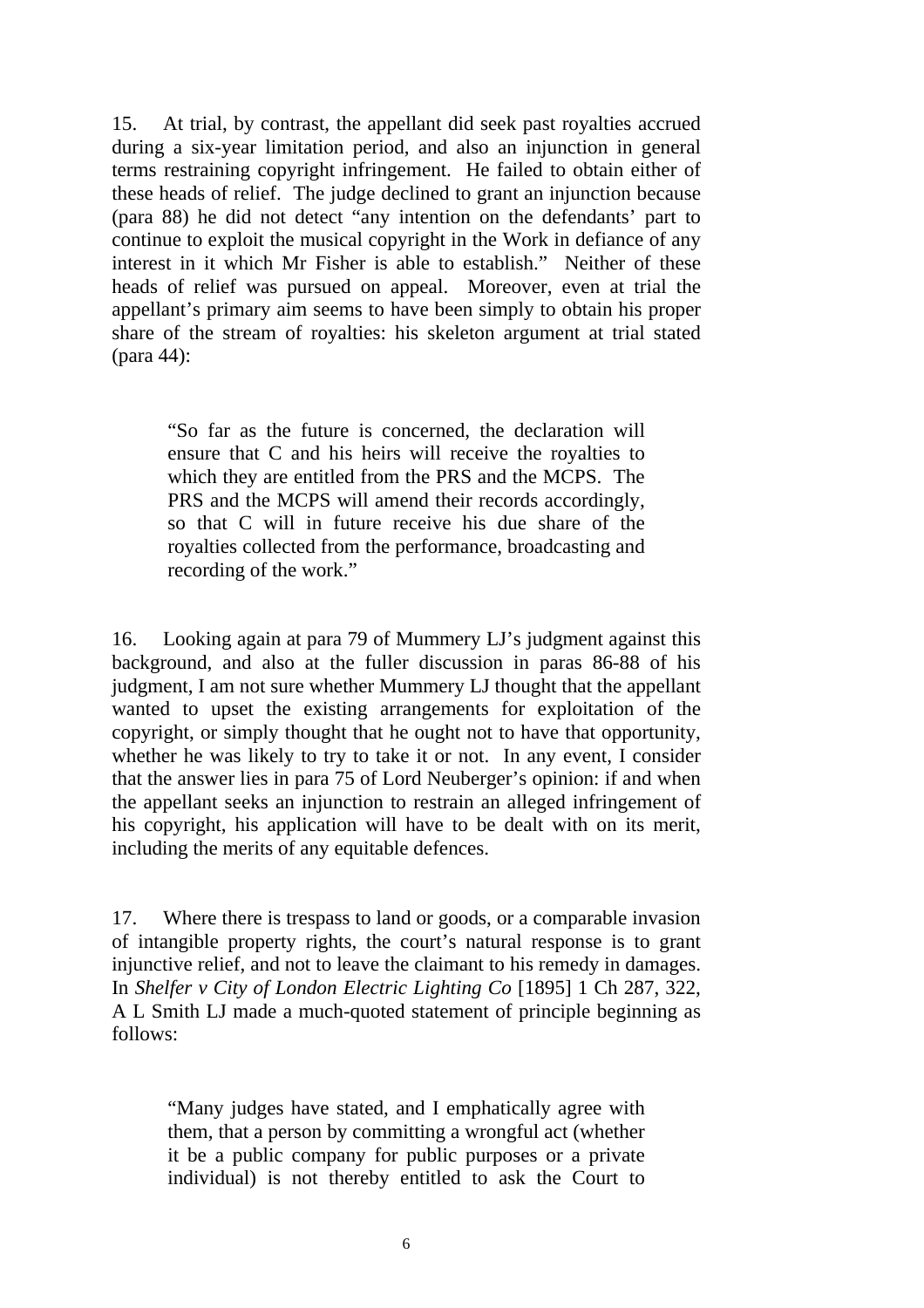sanction his doing so by purchasing his neighbour's rights, by assessing damages in that behalf, leaving his neighbour with the nuisance, or his lights dimmed, as the case may be. In such cases the well known rule is not to accede to the application, but to grant the injunction sought, for the plaintiff's legal right has been invaded, and he is prima facie entitled to an injunction."

18. But, as A L Smith LJ went on to say, there are cases in which that rule is relaxed, particularly where it would be oppressive to the defendant to grant injunctive relief. The whole passage was quoted by Sir Thomas Bingham MR in *Jaggard v Sawyer* [1995] 1 WLR 269, 277- 278, and his judgment, and that of Millett LJ, contain a full exposition of these principles as they now stand. *Jaggard v Sawyer* was concerned with the refusal of injunctive relief for breach of a restrictive covenant, an equitable right, but the same principles have been applied in respect of legal rights such as a legal easement of light, or indeed legal freehold ownership.

19. Lord Neuberger makes it clear, but I would like to emphasise again, that your Lordships are not deciding anything, or even expressing any preliminary views, as to the grant or refusal of injunctive relief in some future situation. The restoration of the second and third declarations entitles the appellant to recognition as a co-owner of the musical copyright in the work, and enables him to start enjoying his share of royalties, but it does not anticipate any question that might arise if he were to seek injunctive relief in order to control future exploitation of the copyright.

## **BARONESS HALE OF RICHMOND**

My Lords,

20. I agree that, for the reasons given by my noble and learned friend, Lord Neuberger of Abbotsbury, supplemented by those of Lord Walker of Gestingthorpe, this appeal should be allowed and the declarations made by the trial judge restored. As one of those people who do remember the sixties, I am glad that the author of that memorable organ part has at last achieved the recognition he deserves.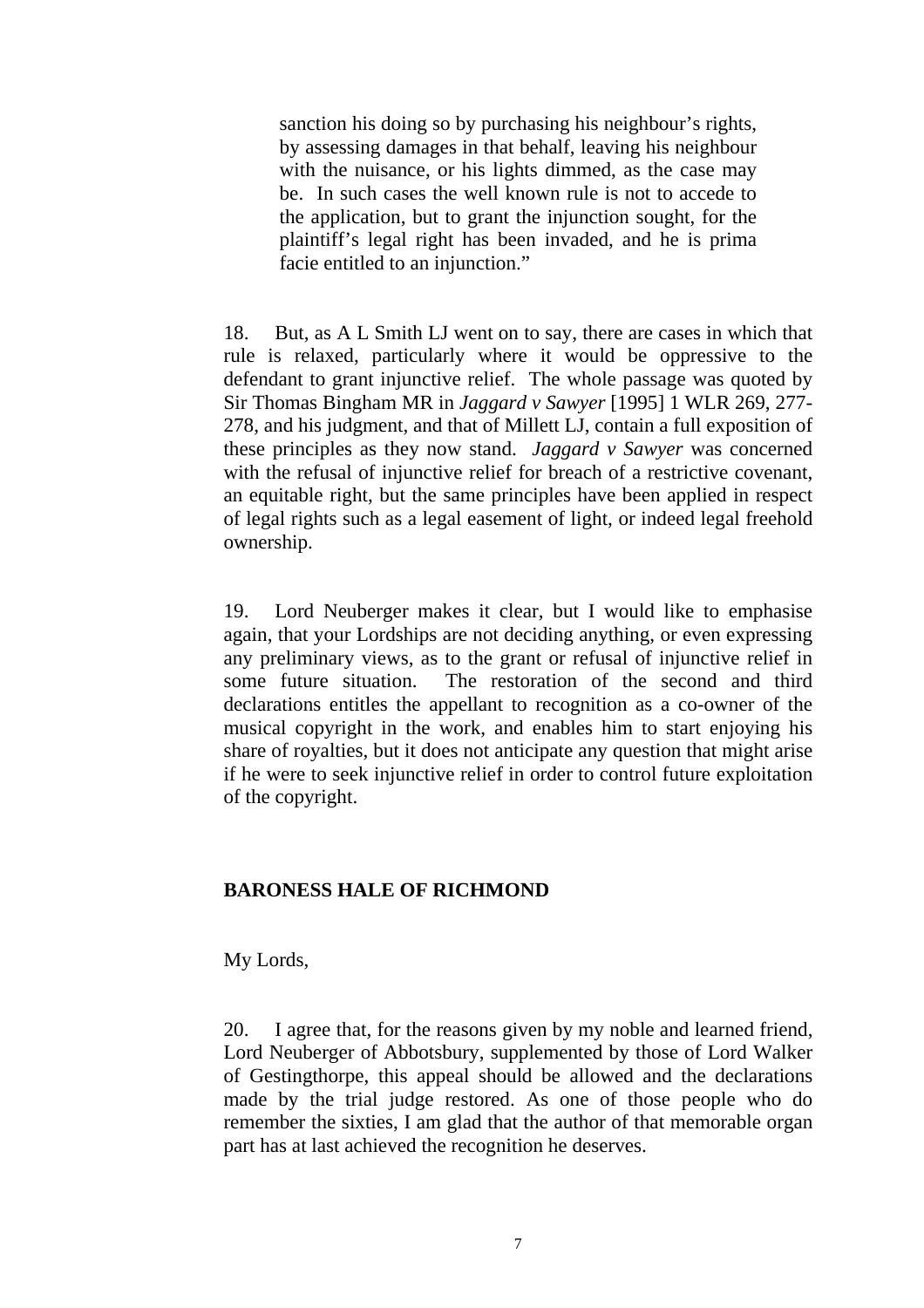21. I wish only to add a footnote, prompted by the information which we were originally given, that Matthew Fisher was aged only 20 when Procol Harum recorded "A Whiter Shade of Pale" in April 1967. These days, it is easy to forget that the age of majority was 21, until it was reduced to 18 by section 1(1) of the Family Law Reform Act 1969 as from 1 January 1970. Any member of the band, or indeed their manager, who was under the age of 21 at the relevant time was therefore an "infant" to whom the complex and confusing rules relating to infants' contracts applied (see the discussion of the then existing law in the Law Commission, Working Paper No 81, *Law of Contract, Minors' Contracts*, 1982, Part II; the changes made by the Minors' Contracts Act 1987, as a result of the Law Commission's Report, Law Com No 134, 1984, do not affect the issues under discussion here and in any event apply only to contracts made on or after 9 June 1987).

22. The policy of the law was summed up by Lord Mansfield in the leading case of *Zouch, d Abbot and Hallet v Parsons* (1765), 3 Burr 1794, 1801, 97 ER 1103, 1106:

". . . miserable must the condition of minors be; excluded from the society and commerce of the world; deprived of necessaries, education, employment, and many advantages; if they could do no binding acts. Great inconvenience must arise to others, if they were bound by no act. The law, therefore, at the same time that it protects their imbecility and indiscretion from injury through their own imprudence, enables them to do binding acts, for their own benefit; and, without prejudice to themselves, for the benefit of others."

23. Hence infants have always been permitted to make binding contracts of service, apprenticeship and for their performance of services, provided that these are for their benefit. They may therefore have to accept some terms which are to their disadvantage for the sake of the overall advantage which the contract brings. The question is whether the contract, taken as a whole is to the infant's benefit. Thus in *Doyle v White City Stadium Ltd* [1935] 1 KB 110, a professional boxer was held bound by the terms of his licence from the British Boxing Board of Control, which allowed him to earn his living boxing but required him to keep the rules.

24. No doubt it was for this reason that the recording contract between the manager, on behalf of Procol Harum, and Essex Music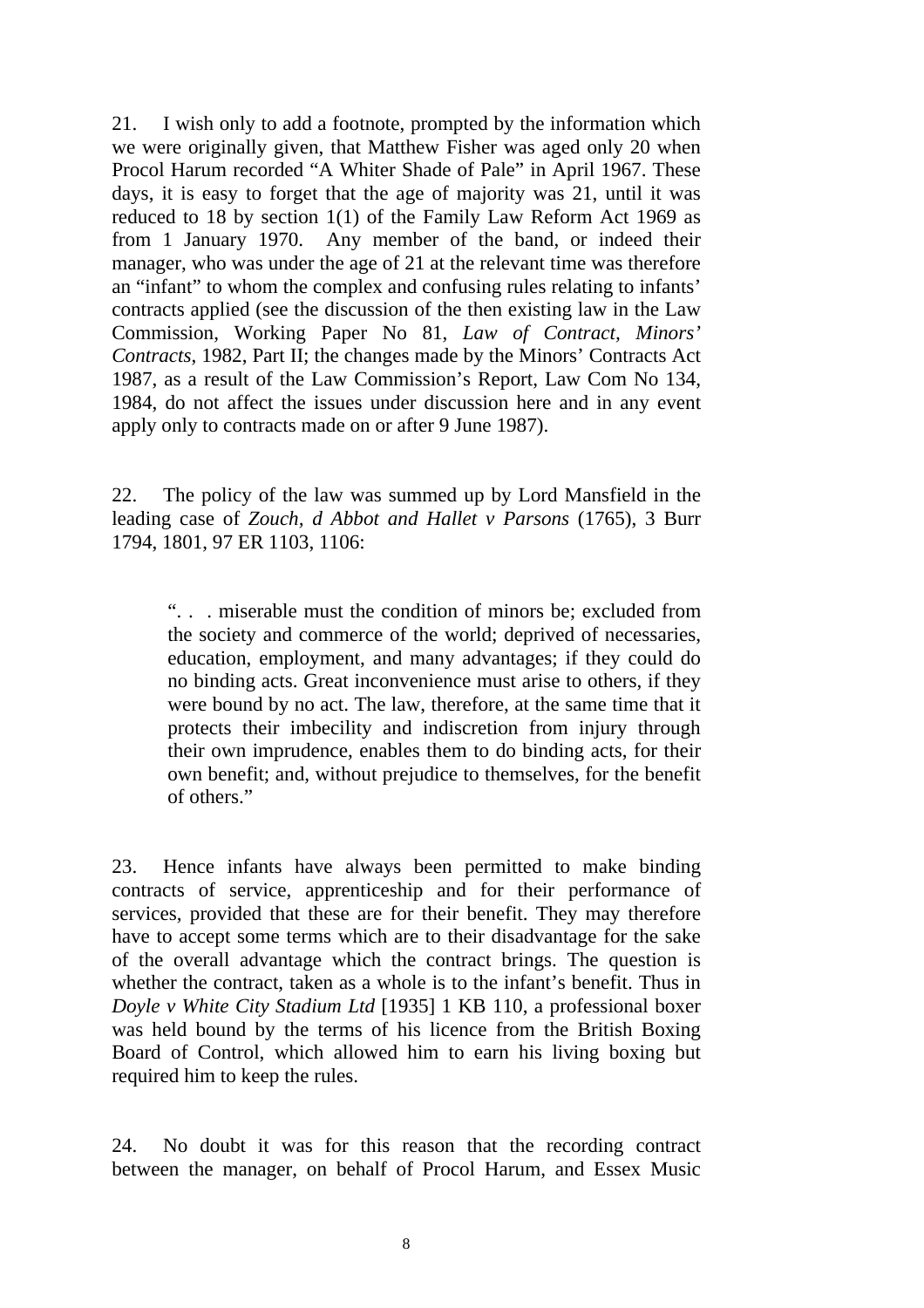opens with the words "This contract for your personal services . . . " Recording companies in those days will have been alive to the possibility that at least some of the young people with whom they were contracting were under the age of 21. But of course, the more unusual or disadvantageous the terms, the less likely it would be that such a contract would be held binding upon the infants involved. This, to my mind, is an additional reason for not construing the recording contract as an assignment of the musical copyright. The recording company very sensibly kept that as a separate matter to be dealt with by separate contracts.

25. Furthermore, the effect of even a contractual assignment of copyright by a minor is, to say the least, controversial. On the one hand, there is Lord Denning's dissenting judgment in *Chaplin v Leslie Frewin (Publishers) Ltd* [1966] Ch 71, 89 where he observed:

"The law of this country for centuries has been that if anyone under the age of 21 makes, or agrees to make, a disposition of his property by a deed or document in writing, he may avoid it at any time before he comes of full age or within a reasonable time thereafter."

Lord Denning cited the decision in *Zouch v Parsons* (above), at 1804, 1109, where Lord Mansfield accepted the law as laid down by Perkins, the full quotation from which is as follows:

". . . all such gifts, grants or deeds made by infants, which do not take effect by delivery of his hand, are void: but all gifts, grants or deeds made by infants, by matter in deed or in writing, which do take effect by delivery of his hand, are voidable, by himself, by his heirs, and by those who have his estate."

That rule was, as Lord Denning pointed out, accepted without question by the House of Lords in *Edwards v Carter* [1893] AC 361, where it was held that if the infant chose to repudiate the disposition, he must do so within a reasonable time after coming of age. It finds a place in leading textbooks today: see, for example, *Emmet and Farrand on Title*,  $19<sup>th</sup>$  ed (looseleaf from 1986) para 12.108.

26. However, Lord Denning's view may have been affected by his view that the contract in question, although a contract for services, was not for the benefit of the infant. The majority in *Chaplin v Leslie*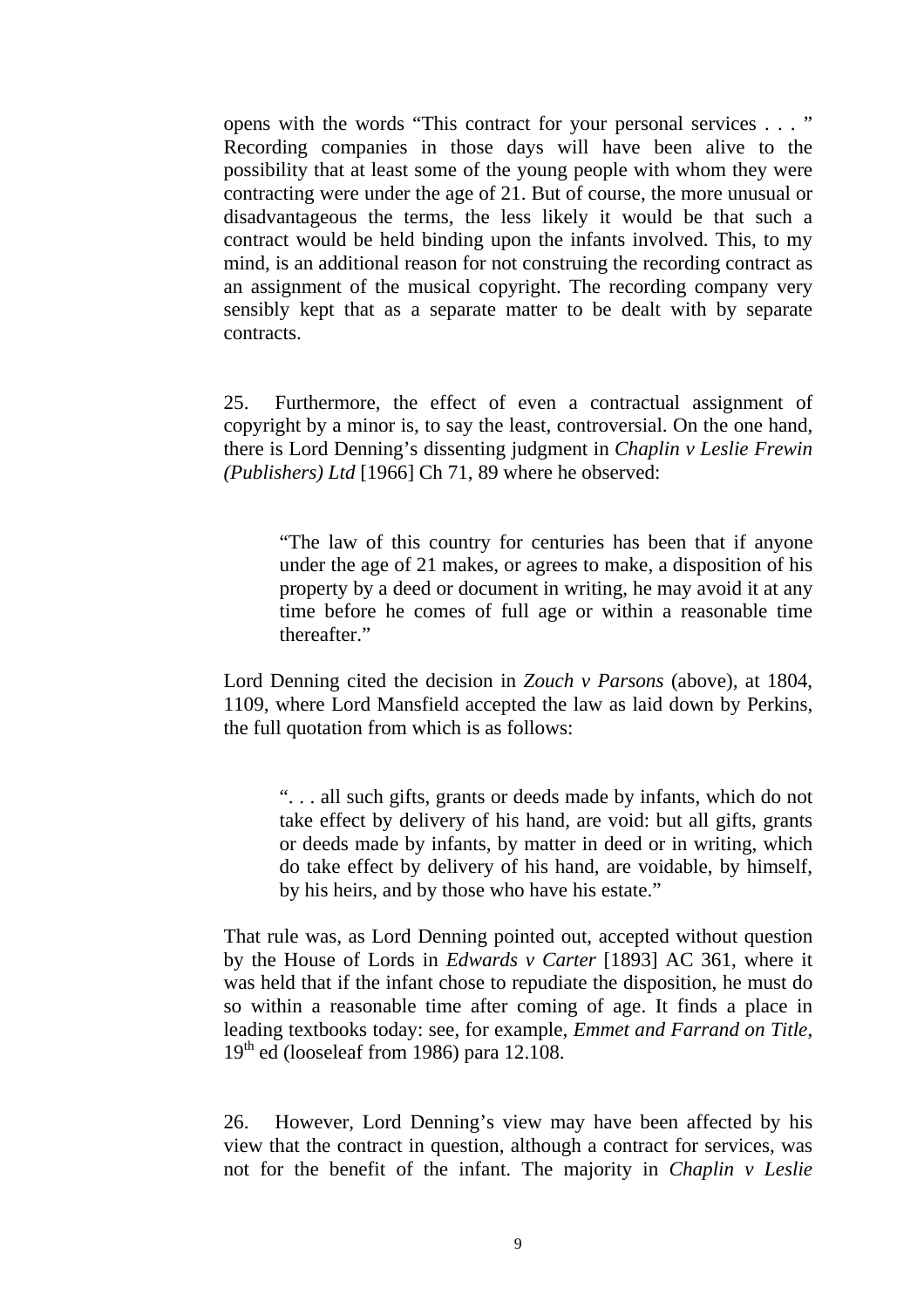*Frewin*, however, took the view that, at least if copyright were effectively assigned as part of a beneficial contract to supply services, then it was binding upon the infant and could not be avoided. However, they also expressed the view that, even if the contract had been voidable, the intellectual property had been transferred and could not be recovered. On this point, the editor of Cheshire, Fifoot and Furmston's *Law of Contract* 15<sup>th</sup> ed, 2006, p 559 suggests that Lord Denning's view is to be preferred.

27. None of this has been argued before us (the parties perhaps having forgotten when the age of majority was changed). There is no need for us to express a view on the point. When I raised this subject during the course of the hearing, we were told that Matthew Fisher was in fact 21 at the relevant time, so the question does not arise. But in this case the express assignments of copyright in the music and words were quite separate from the recording contract. The idea that an infant might be held validly to have made an implied and gratuitous assignment of his copyright would, I think, have astonished both Lord Mansfield and Lord Denning. Had Matthew Fisher been under the age of 21, therefore, this would have been an additional reason for rejecting the respondents' enterprising argument.

# **LORD MANCE**

My Lords,

28. I have had the benefit of reading in draft the opinions of all of your Lordships. For the reasons given by my noble and learned friends, Lord Neuberger of Abbotsbury, supplemented by those of Lord Walker of Gestingthorpe, I too agree that this appeal should be allowed and the declarations made by Blackburne J restored.

# **LORD NEUBERGER OF ABBOTSBURY**

My Lords,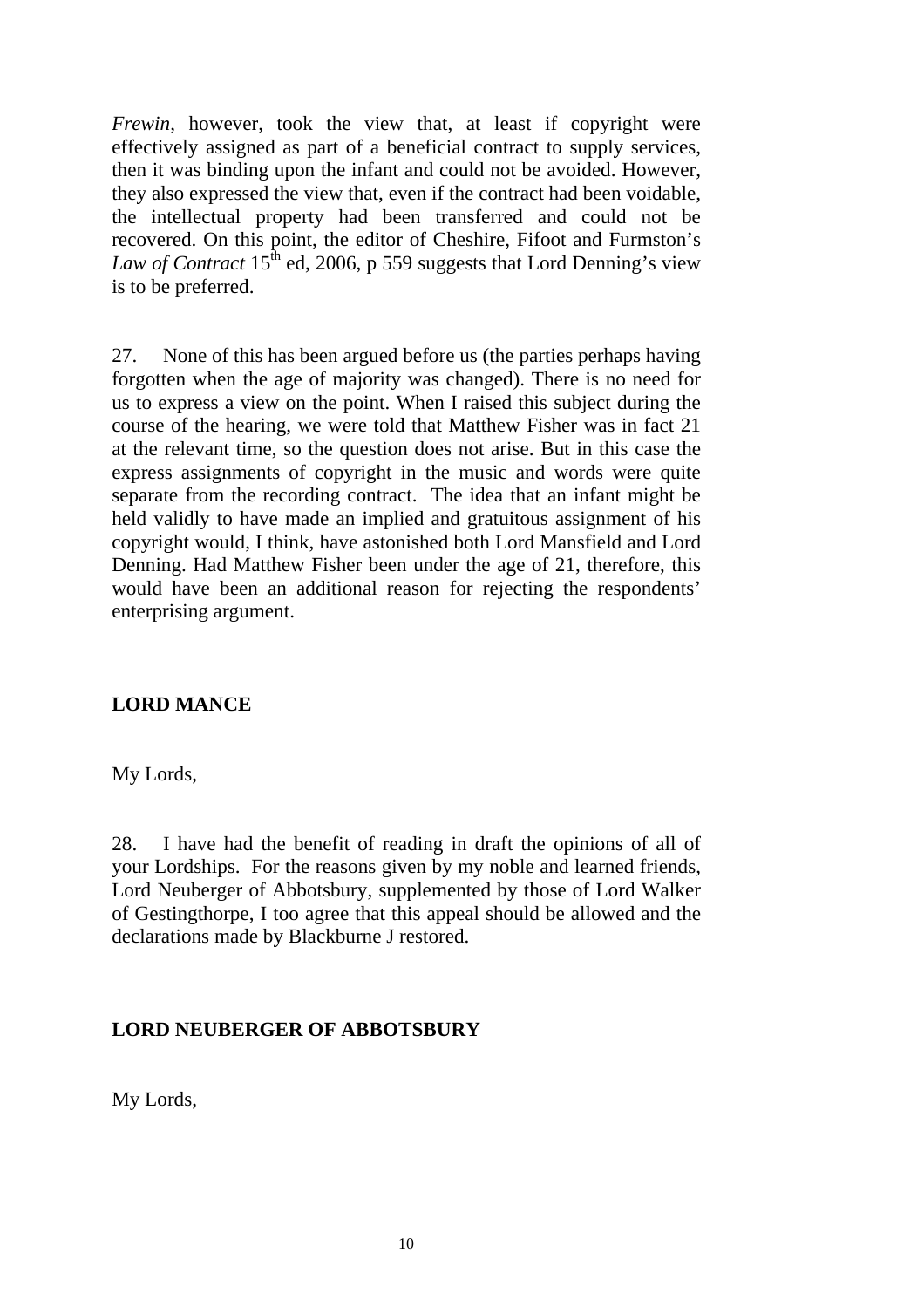29. This appeal concerns the ownership of the musical copyright in the song "A Whiter Shade of Pale", which was recorded by the band Procol Harum during April 1967 and first released as a single by Decca records under licence from Essex Music Ltd ("Essex") on 12 May 1967. As Blackburne J said in his judgment at first instance, it was "one of the most successful popular songs of the late 1960s", and it is "no exaggeration to say that with the passage of time the song has achieved something approaching cult status" – [2006] EWHC 3239 Ch, paras 1 and 3.

## *The factual background*

30. The relevant facts, as found by the judge or were common ground, are as follows. The music in its original form was composed in early 1967 by the band's lead singer and pianist, Gary Brooker, around lyrics written by the band's manager, Keith Reid. Mr Brooker then recorded a demonstration tape of himself singing the song as he had composed it, accompanying himself on the piano. He played this tape to Mr Platz, the managing director of Essex, who told him that he considered it to be "a certain hit".

31. On the following day, 7 March 1967, Mr Brooker and Mr Reid entered into a written agreement with Essex ("the assignment"), whereby they assigned to Essex "all the Copyright as defined by the Copyright Act 1956… in the words and music of the composition 'A Whiter Shade of Pale' [and another song] … absolutely". In the assignment, Essex agreed to pay Mr Brooker and Mr Reid specified percentages (normally 50% between them) of the sheet music and mechanical royalties, and of the synchronisation, performing, broadcasting and rediffusion fees, receivable in connection with the song. Mr Brooker and Mr Reid also recorded in the assignment that they would share the payments due to them thereunder equally. Around 17 March 1967, the song was registered with the Performing Rights Society ("the PRS") and with the Mechanical Copyright Protection Society ("the MCPS"). These two societies collect, and distribute, to the persons entered in their records as the copyright owners, any royalties due in respect of works registered with them.

32. Shortly thereafter, Matthew Fisher joined the band as organist, and, together with Mr Brooker and the other members of the band (Bobby Harrison, Ray Royer, and Dave Knight), he rehearsed and added to the music of the song, so that it evolved into its final form ("the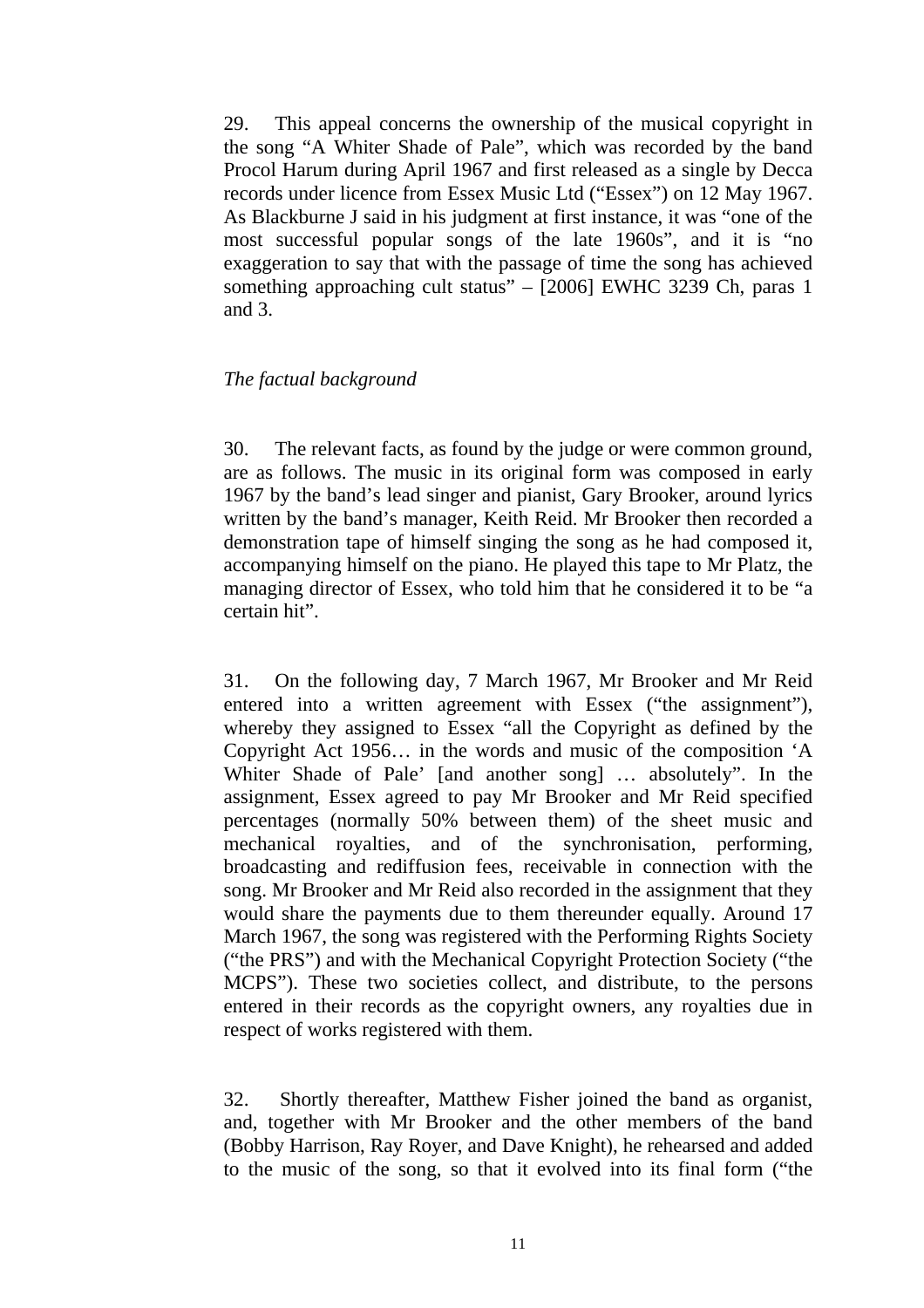work") which the band recorded in April 1967 ("the first recording"). Crucially for present purposes, Mr Fisher composed the familiar organ solo at the beginning of the work, and the organ melody which is a counterpoint throughout most of the four minutes during which the work lasts. The recording of the work was released on 12 May 1967 as a "single" record on the Decca label, under Essex's licence, and it became an instant "hit".

33. On 16 May 1967, the five members of the band, effectively acting through Mr Reid (therein "the manager") entered into a further contract ("the recording contract") with Essex. The effect of this contract was to enable Essex to exploit any recording made by the band over the period of a year (subject to renewal by Essex a maximum of four times). In return, Essex was to pay the members of the band a specified royalty in respect of every record of any such recording which was manufactured. The main purpose of the recording contract from the point of view of Essex was that it operated as "the consent required by section 1 of the Dramatic and Musical Performers Protection Act 1958" – clause 3(a). Unfortunately, there are two clauses with that assignation, so I shall refer to it as clause  $3(ii)(a)$ . By the first clause  $3(a)$  – "clause  $3(i)(a)$ " – the band members granted to Essex "the right to manufacture… sell, lease, license or otherwise use or dispose of …. records embodying the performances to be recorded hereunder ….". Further by what I shall for consistency's sake refer to as clause  $3(i)(e)$ , the members of the band also granted to Essex "the right to incorporate in records to be made hereunder instrumentations, orchestrations and arrangements owned by the manager at the time of recording them". It has been common ground that the recording contract applies to the first recording.

34. Thereafter, over the next two years or so, apart from enjoying great acclaim in connection with the work, the band recorded other songs (with words written by Mr Reid and music composed by Mr Brooker, sometimes together with Mr Fisher), whose musical and lyrical copyrights were assigned to Essex in the same form, and on the same terms, as the assignment.

35. In his evidence, Mr Fisher said that, during 1967, he had raised the question of his having a share in the rights in respect of the music with Mr Brooker and Mr Reid, but had been rebuffed or ignored by them. He explained that he had not wanted to push his claim as he feared that, if he did so, he would be asked to "say goodbye to a career in … a number one pop group". In 1969, however, Mr Fisher did indeed leave the band, which by then had accrued certain debts. A relatively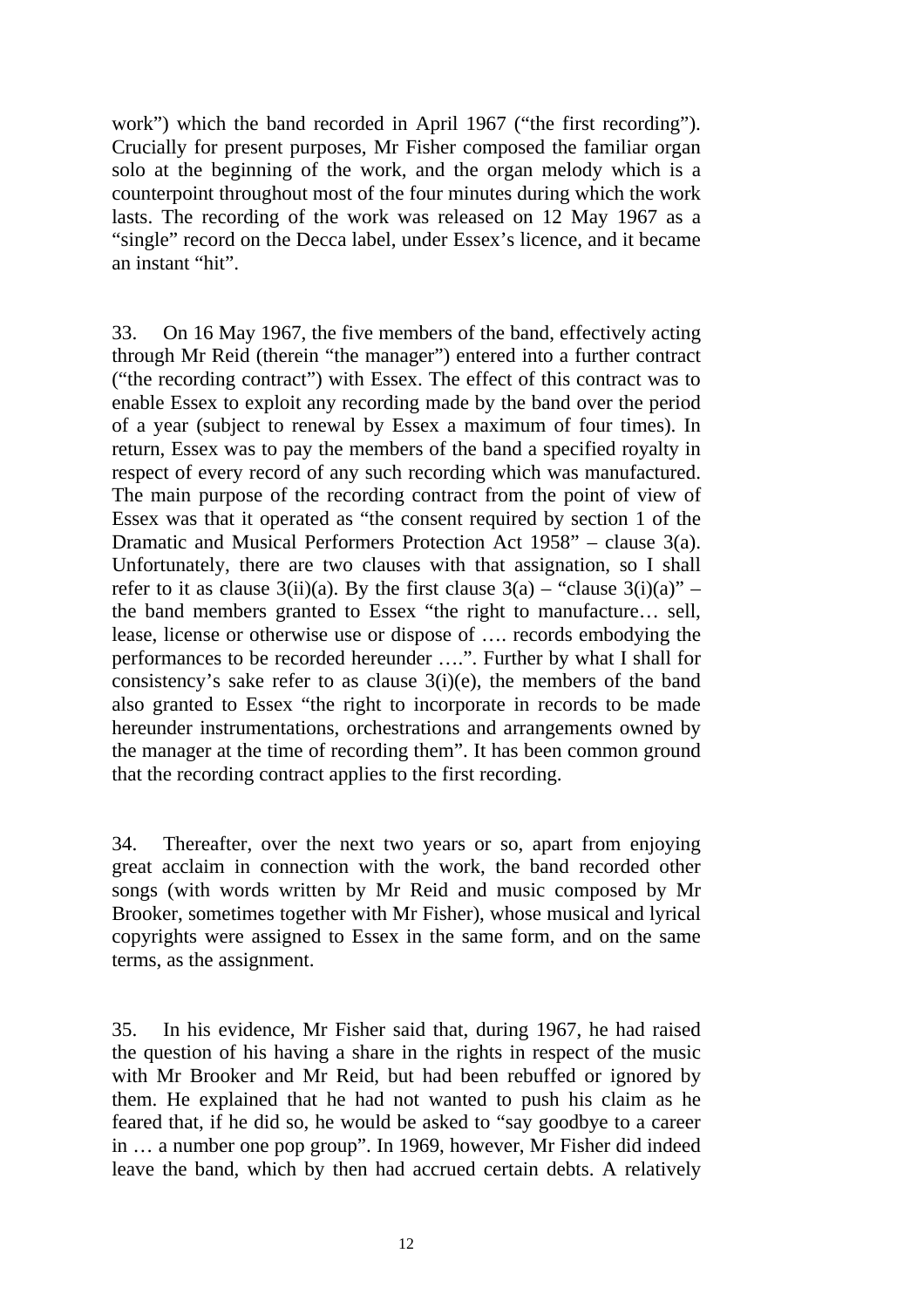informal agreement was reached whereby the remaining members agreed to release (or, more accurately, I think, to indemnify) Mr Fisher from any liability in respect of such debts in return for his waiving any right to certain specified royalties (not including any copyright royalties in respect of the work).

36. Despite leaving the band, Mr Fisher was invited to play with them at various functions from time to time between 1969 and 2003. On a couple of occasions during that period, once in 1971 and once in 1991, Mr Fisher contended that he was entitled to certain royalties which he was not receiving, but he never suggested that he was entitled to any money in respect of the exploitation of the work.

37. In or about 1993, Essex's rights under the assignment and the recording contract were purportedly assigned to Onward Music Ltd ("Onward"), and Onward was registered with the PRS and MCPS as the owner of the copyright in the work. Meanwhile, the first recording was proving very successful, resulting in substantial royalties, which were collected by the PRS and MCPS and distributed to Essex (or their successors), as they were registered with the societies as owners of the copyright, and Mr Brooker and Mr Reid were then paid their shares under the terms of the assignment.

38. Quite apart from the first recording, the work has been extraordinarily successful over the 38 years since it was first released. It has been the subject of many articles and interviews, and has a dedicated following, as can be seen from the number of websites devoted to the work and the band. There are over 770 versions of the work performed by other groups, and themes of the work (especially the introductory bars) are available, and popular, as mobile telephone ring tones.

39. During April and May 2005, Mr Fisher, through his solicitors wrote to Essex and Mr Brooker (together "the respondents") notifying them of his claim to a share of the musical copyright in the work, explaining the grounds for his claim, threatening proceedings if his claim was not acknowledged, and putting forward terms of settlement. Those terms were rejected; accordingly, Mr Fisher began proceedings on 31 May 2005, and they came before Blackburne J, who gave a judgment which was largely favourable to Mr Fisher – [2005] EWHC 3239 Ch. However, on appeal, the respondents substantially succeeded: Mummery LJ and Sir Paul Kennedy set aside two of the three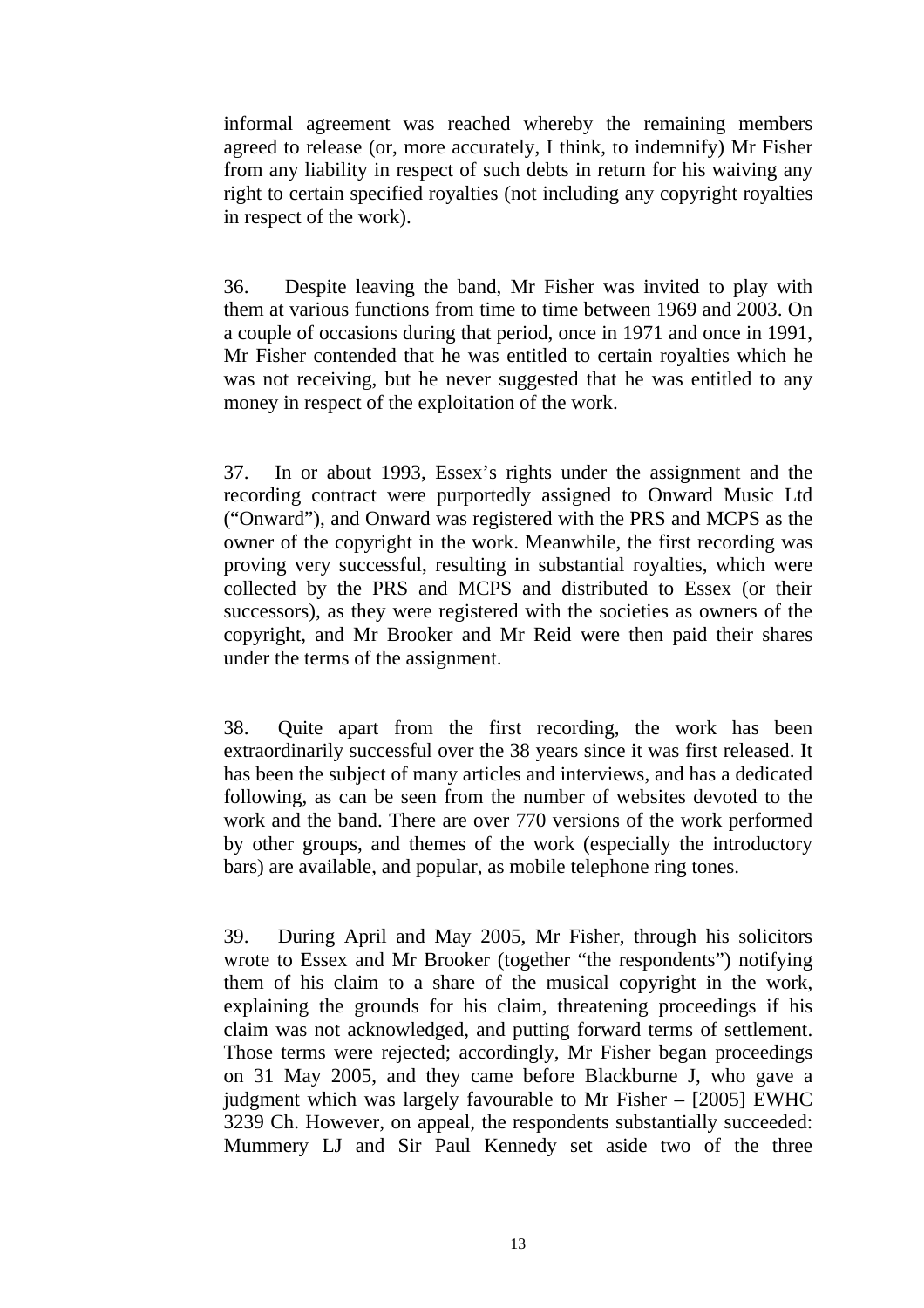declarations made at first instance, although David Richards J dissented – [2008] Bus LR 1123.

# *The issues before the judge and the Court of Appeal*

40. The judge had to decide a number of issues, only some of which are now raised in your Lordships' House. First, there was the question whether a fair trial was possible, bearing in mind the passage of time between the composition of the work and the issue of Mr Fisher's claim. Although the judge rightly described Mr Fisher's silence about his claim between 1967 and 2004 as "remarkable" and "quite extraordinary", he concluded that a fair trial was possible - [2006] EWHC 3239 Ch, paras 16 and 17, and 24. This conclusion was strongly challenged by the respondents on appeal, but the Court of Appeal rightly upheld the judge on this point – [2008] Bus LR 1123, para 43. There is no appeal on this point by the respondents.

41. Secondly, the judge had to determine whether, and if so to what extent, Mr Fisher could, in principle, claim any share of the musical copyright in the work. He decided that "Mr Fisher's instrumental introduction (i.e the organ solo … as repeated) is sufficiently different from what Mr Brooker had composed on the piano to qualify in law, and by quite a wide margin, as an original contribution to the work" - [2006] EWHC 3239 Ch, para 42. Consequently, he held that "Mr Fisher qualifies to be regarded as a joint author of the work" - ibid. After considering various arguments raised by the respondents, the judge concluded that "Mr Fisher's interest in the work should be reflected by according to him a 40% share in the musical copyright" – ibid, para 98. Rightly, the Court of Appeal had little difficulty in dismissing the respondents' appeal on this issue – [2008] Bus LR 1123, para 44. The respondents do not seek to appeal further on this issue.

42. The third issue was whether, nonetheless, Mr Fisher had no right to claim a share of the musical copyright owing to the circumstances in which he made his contribution to the work. In effect, the respondents argued that, given that the song in its original form had been recorded, and the musical copyright in it had been assigned to Essex, in March 1967, Mr Fisher impliedly assigned to Essex any interest he acquired in the musical copyright in the work. The judge rejected that argument – [2006] EWHC 3239 Ch, para 63. However, the Court of Appeal, or at least the majority, left the point open – [2008] Bus LR 1123, para 100. This "implied assignment" argument is raised by the respondents by way of cross-appeal.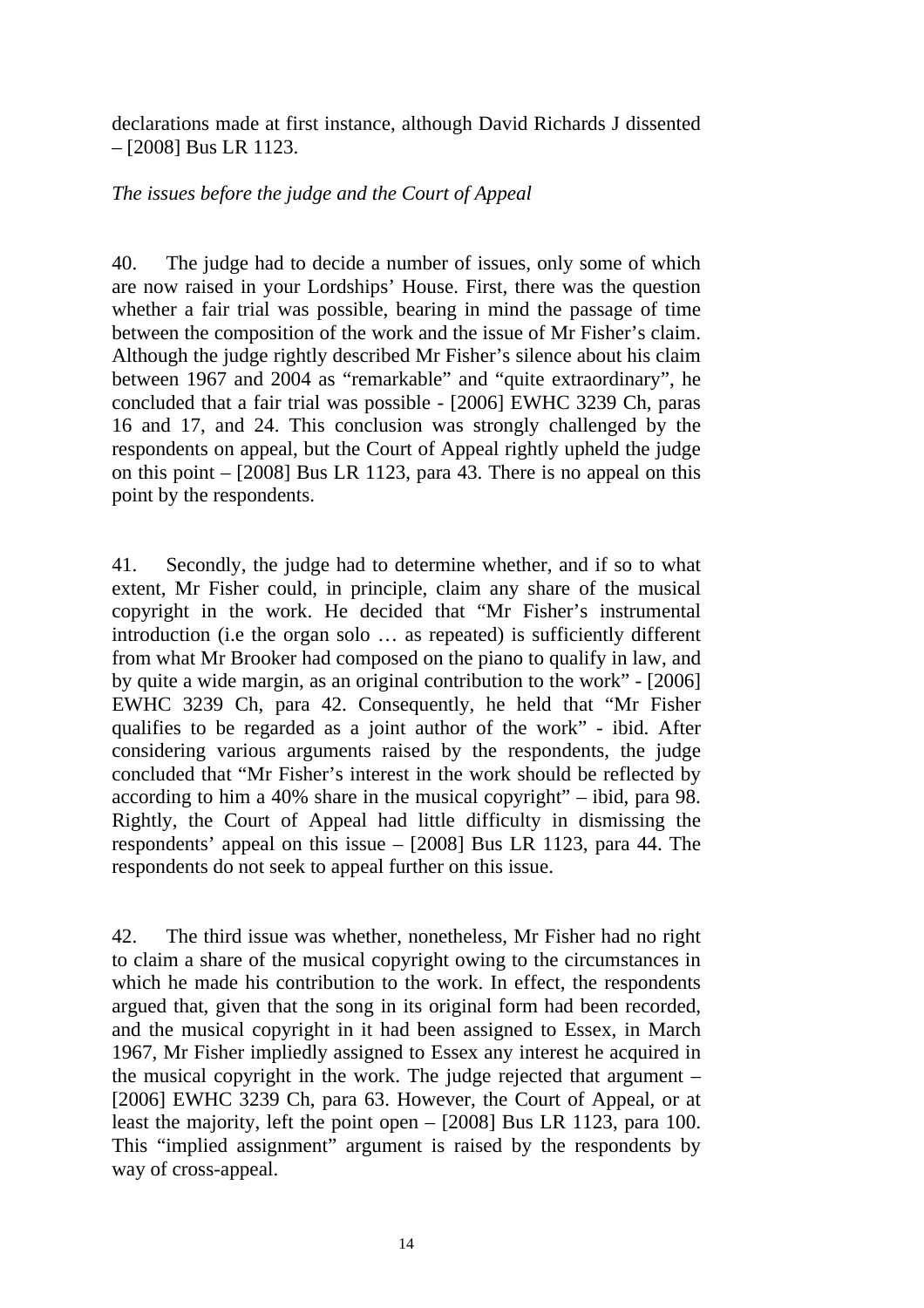43. The fourth issue was whether Mr Fisher had lost his right to maintain his claim to an interest in the musical copyright by virtue of the recording contract. The judge held that the agreement "did not purport to take from Mr Fisher any copyright interest he had in the musical composition", and therefore rejected the argument – [2006] EWHC 3239 Ch, para 66. The Court of Appeal, or at least the majority, left the point open - [2008] Bus LR 1123, para 111. The respondents maintain their case in this House on this issue by way of cross-appeal.

44. The fifth issue was whether Mr Fisher had lost his interest in the copyright as a result of estoppel, laches or acquiescence. The respondents failed on this issue before the judge – [2006] EWCA Civ 3239, para 82. The Court of Appeal accepted that the judge was entitled to come to this conclusion, and that they could not interfere – [2008] Bus LR 1123, paras 67 (Mummery LJ, with whom Sir Paul Kennedy agreed) and 117 (David Richards J). On this "laches, estoppel or acquiescence" issue, the respondents maintain their case by crossappealing.

45. The sixth issue at first instance was whether Mr Fisher could claim his share of the monies paid out by the PRS and the MCPS in respect of the work during the six years before the issue of proceedings (it being rightly accepted by Mr Fisher that any claim going further back would be time-barred). The monies collected by the societies had been paid to Essex, or, since 1993, Onward, as the copyright owner registered with the societies, and the appropriate share in accordance with the assignment had then been paid to Mr Reid and Mr Brooker. The judge rejected this claim, on the basis that "for so long as Mr Fisher chose not to make … his claim [and] allowed the societies to account to the [respondents], … he must be taken to have gratuitously licensed the exploitation of his copyright" – [2006] EWHC 3239 Ch, para 94. The judge went on to find that this implied licence was revoked when the letter before action was sent to the respondents in May 2005 – ibid. There was no appeal to the Court of Appeal by Mr Fisher on this finding.

46. The final matter to be considered by Blackburne J was the nature of the relief to be accorded to Mr Fisher. The judge refused an injunction restraining Essex from exploiting the musical copyright in the work, as there was no evidence of the respondents seeking to do so "in defiance of any interest in it which Mr Fisher is able to establish" –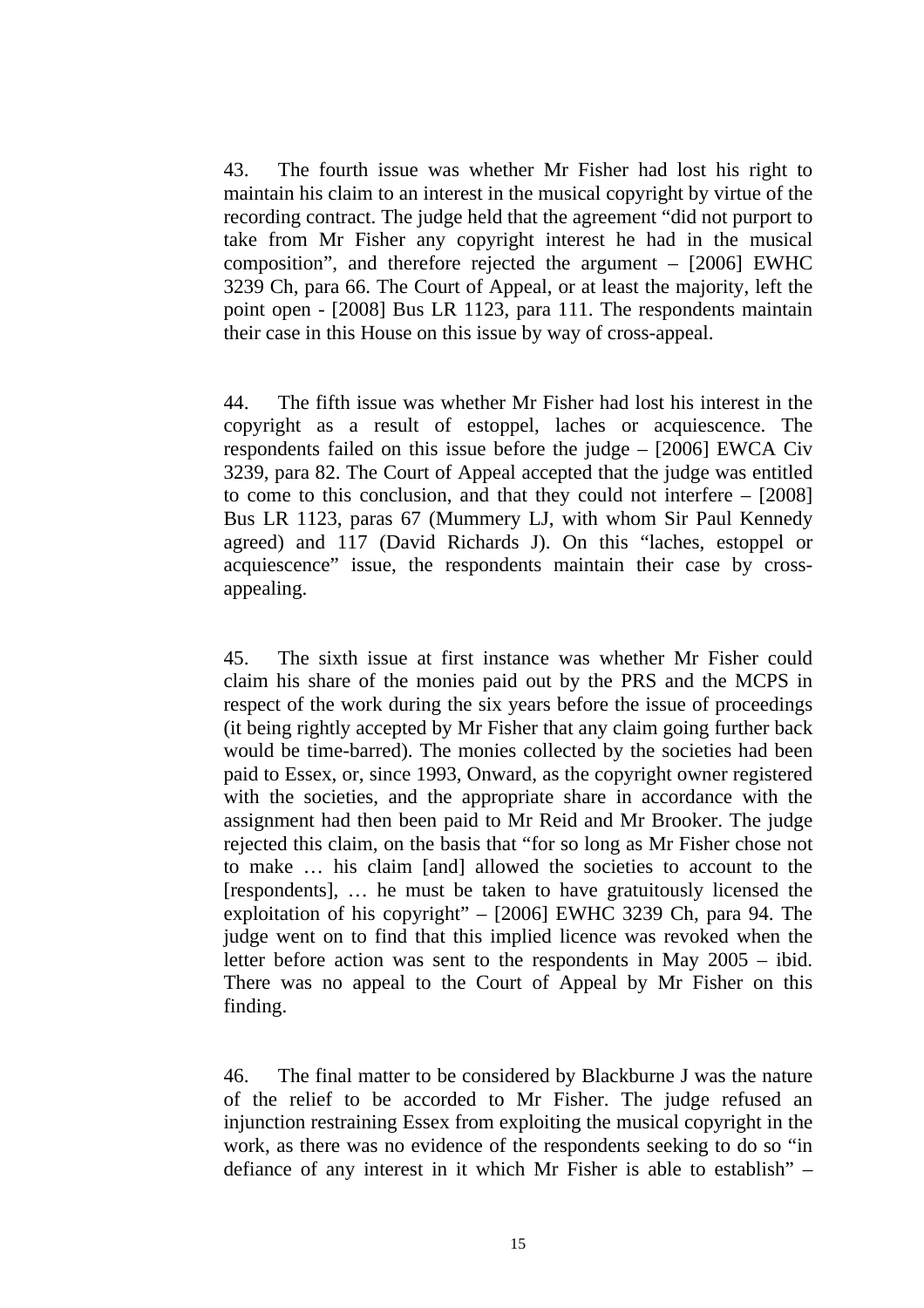[2006] EWHC 3239 Ch, para 88. There was no appeal by Mr Fisher on this issue.

47. However, the judge granted declarations in these terms:

- "1. [Mr Fisher] is a co-author of … 'A Whiter Shade of Pale' as recorded by … Procol Harum ('the work') and released as a single on 12 May 1967.
- 2. [Mr] Fisher is a joint owner in the musical copyright in the work, with a share of 40%.
- 3. The [respondents'] licence to exploit the work was revoked on 31 May 2005".

Allowing the respondents' appeal, the majority of the Court of Appeal held that it was unconscionable, in all the circumstances, for Mr Fisher to have revoked the implied licence, and that "the defences of acquiescence and laches operated to disentitle [Mr] Fisher from the exercise of the court's discretion to grant the second and third declarations" – [2008] Bus LR 1123, para 85. Accordingly, they held that the licence continued and the second and third declarations should be set aside – ibid, para 89. David Richards J dissented – ibid, para 140. Mr Fisher's appeal against the setting aside of the second and third declarations raises a point which I regard as an aspect of the laches, estoppel, and acquiescence issue.

48. Accordingly, there are three matters to be considered, namely the implied assignment issue, the recording contract issue, and the laches, estoppel and acquiescence issue. In relation to the first two of these matters, it is right to mention that there was some discussion whether the rights granted to Essex under the assignment or the recording contract were assignable, at least without the consent of the other parties to the agreement. This point, which is of particular apparent force in the case of the recording contract (given that, as pointed out by my noble and learned friend, Baroness Hale of Richmond, it describes itself as concerned with "personal services"), was not decided by Blackburne J or by the Court of Appeal and was only lightly touched on in argument in this House. Although it would be desirable to resolve all issues between the two parties, I do not consider that this is one which we can properly determine at this stage. For present purposes I am prepared to proceed on the assumption that Onward effectively stands in the shoes of Essex.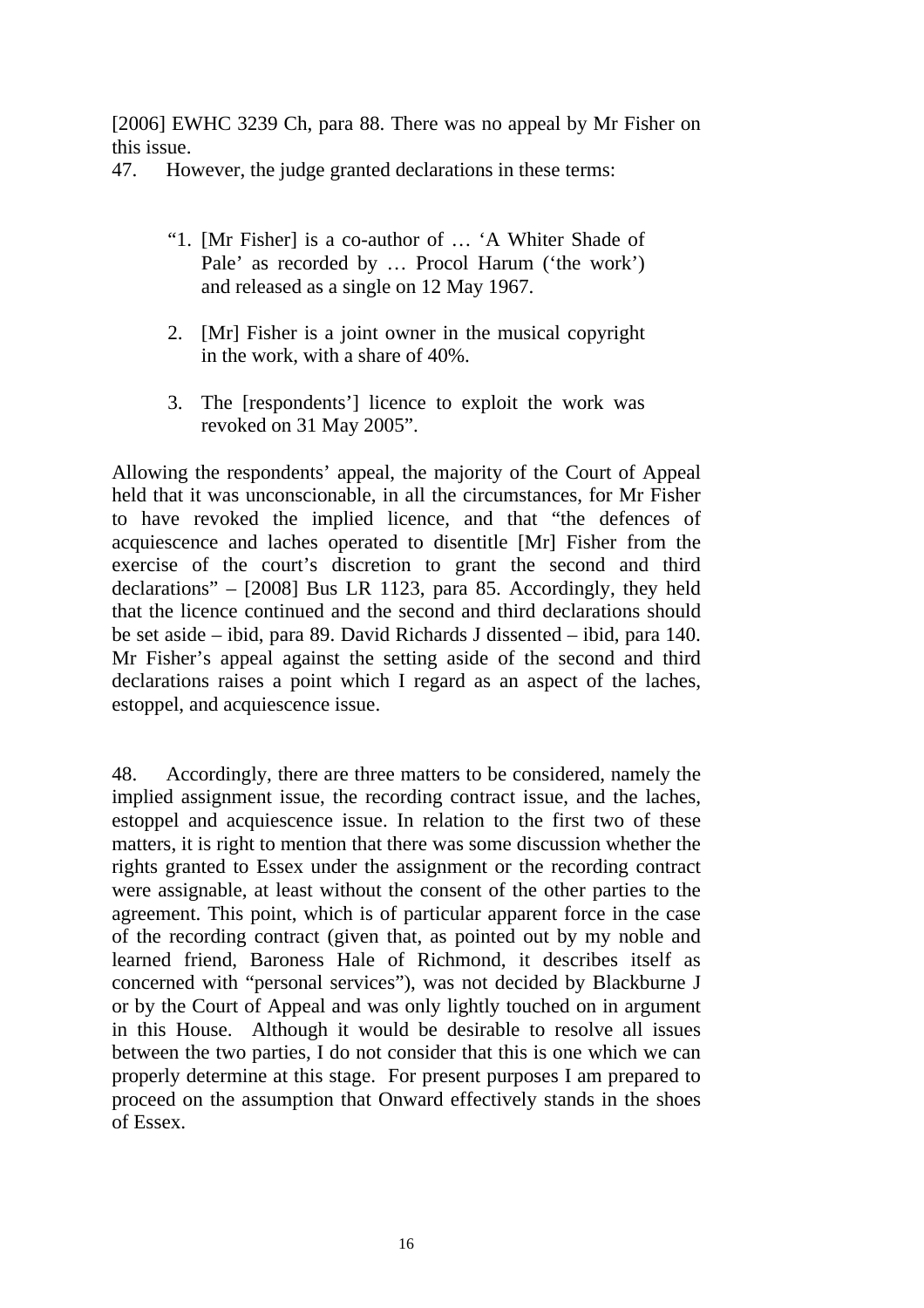#### *Was there an implied assignment?*

49. The respondents contend that the circumstances in which the work came into existence are consistent only with the copyright in the work becoming vested solely in Essex, and, in particular, with Mr Fisher having impliedly assigned his interest in the musical copyright to Essex. The essence of this argument is that Essex had taken an absolute assignment of the musical (and lyrical) copyright in the song in its original form, and was intending, and was intended by the members of the band, to exploit the song as developed for the first recording and released in May 1967, i.e. as the work. Accordingly, runs the argument, it must have been intended by Essex and by all members of the band, including Mr Fisher, that Essex would be the sole owner of the copyright in the work.

50. This argument is based on implication, which is normally invoked in order to give rise to an unexpressed term into an existing contract. However, it is clear, as a matter of principle, commercial reality, and indeed authority, that an unexpressed contract can arise by way of implication. In order to succeed in such an argument, it is, of course, necessary for the well established requirements for implication to be satisfied. Thus, in this case, the respondents have to show that, at the time of the alleged assignment, (a) it would have been obvious to Mr Fisher (as well as Essex) that his interest in the musical copyright was being, or had to be, assigned to Essex, or, which may amount to the same thing, (b) the commercial relationship between the parties could not sensibly have functioned without such an assignment.

51. In my judgment, this argument faces a number of insurmountable problems. First, it assumes that Mr Fisher knew that the song in its original form had been recorded and that the copyright had been assigned to Essex. He may have known these facts as at the time the work was recorded in April 1967 or when it was released in May 1967, but he did not say that he did and it was not put to him that he did. In this connection, it is relevant to mention that he had not, by that time, effected any assignment to Essex of copyright in relation to other musical works, so it could not be said that he must have been aware of Essex's usual practice. Where a party contends for an implied term or an implied contract, it is up to that person to establish the relevant factual foundation for his case. Indeed, the fact that these points were not put to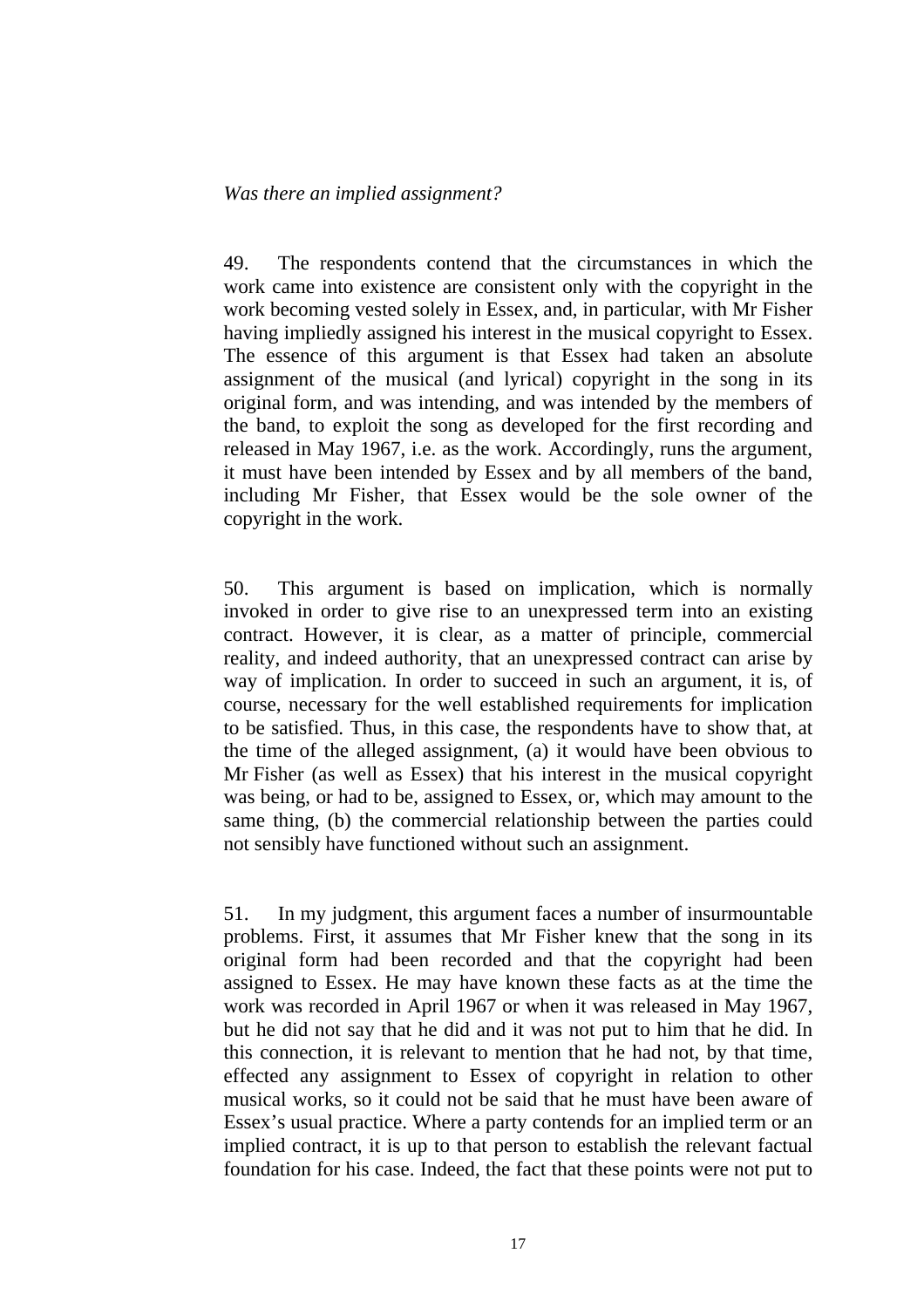Mr Fisher is scarcely surprising, as the contention was not pleaded, although it was advanced before the judge in argument, albeit in somewhat different terms from the way it is now put.

52. Secondly, the fact that the recording contract was only entered into on 16 May 1967, about a month after the work was first recorded, and four days after the release of the recording, undermines the notion that, before that date, Mr Fisher had impliedly assigned his interest in the musical copyright to Essex. The date of the recording contract shows that, as one would have expected, the members of the band were content to leave it to Essex, an experienced record and publishing company, to produce the relevant documentation for them to execute as and when appropriate. That is scarcely consistent with the alleged implied assignment having taken place before 16 May 1967. The unattractiveness of the respondents' argument is reinforced by the fact, identified by Baroness Hale, that one is here concerned with five musicians, all of whom were in their early twenties, and a highly experienced music recording and publishing company, on whom they were no doubt relying.

53. Thirdly, having heard the evidence, the judge found that the question of what was to be done in relation to any interest in the musical copyright in the work as a result of additions to the original song "was left at large" – [2006] EWHC 3239 Ch, para 63. The question whether there was an implied contract is one of inference rather than primary fact, but it is a question which, at least in this case, turned to a significant extent on the precise factual circumstances, which were very much for the trial judge to evaluate. It is also true that those circumstances had arisen nearly 40 years earlier, and some of the important witnesses (in particular the relevant employees of Essex, including Mr Platz) were dead, but there was a significant amount of relevant oral evidence. In my judgment, there would have been no warrant for an appellate tribunal interfering with the clear and carefully considered conclusion reached by the judge on this issue.

54. Finally, there is the point that, even if there was some sort of implied contract, it is very unlikely to have been an outright free assignment of Mr Fisher's interest in the musical copyright. First, such an arrangement would have been more than was necessary to give business efficacy: all that would have been needed was a licence by Mr Fisher, as someone with a share of the copyright in the work, permitting Essex to exploit the first recording. Secondly, particularly in the light of the terms of the assignment, it would very probably have been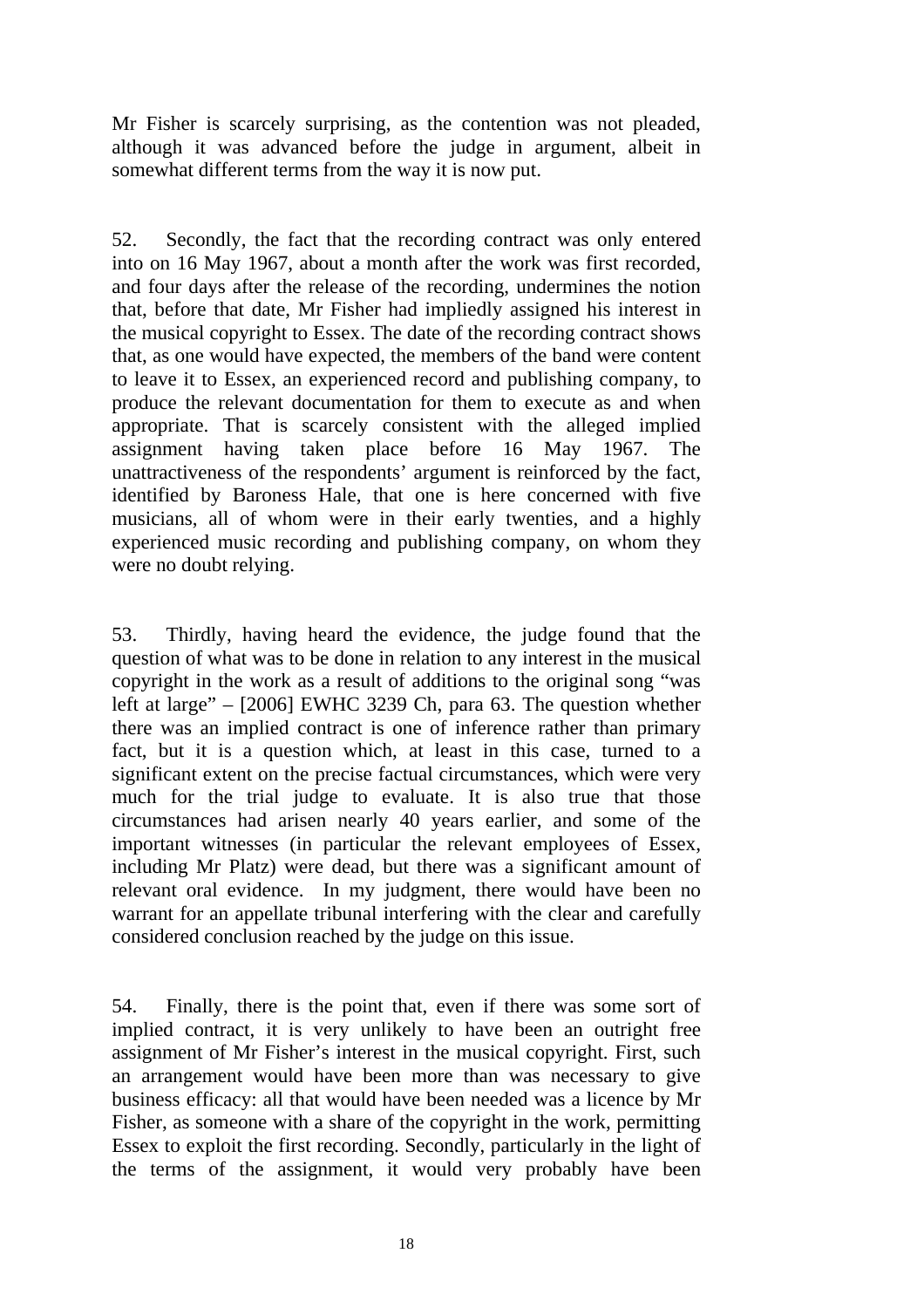appropriate to include provision for a reasonable payment, or quantum meruit, in respect of any implied assignment or licence. In the light of the other problems this argument faces, it is unnecessary and inappropriate to expand on this aspect.

# *The effect of the recording contract*

55. There is no doubt that one of the main purposes of the recording contract was to ensure that Essex was able to exploit the first recording free from any rights which band members had in the sound recording itself – i.e. free the publishing right, as it is often called: hence clause  $3(ii)(a)$ . However, the more difficult question concerns the effect of clause  $3(i)(e)$ , when read together with clause  $3(i)(a)$ . For the respondents, Mr Baldwin QC, who appears with Ms Bowhill, (neither of whom appeared at first instance), places considerable reliance on paras (a) and (e) of clause  $3(i)$ . At one point, he appeared to go so far as to say that the effect of those provisions was to assign to Essex any copyright interests in the work owned by any member of the band.

56. The judge rejected this argument, on the basis that the recording contract was not concerned with copyright in the work – [2006] EWHC 3239 Ch, para 66. As he put it, the contract "merely gave to [Essex] the right to exploit the [April 1967] recording" and any other recording of the work played during the currency of the agreement.

57. In my view, the judge was right to reject the contention that, by executing the recording contract, Mr Fisher effectively assigned his share of the musical copyright in the work to Essex. Indeed, in the Court of Appeal, Mr Baldwin disclaimed any reliance on such a contention – [2008] Bus LR 1123, para 107. However, I would be inclined to accept (indeed Mr Purvis QC and Mr Cuddigan, who appeared for Mr Fisher did not seem strongly to resist) the contention more strongly advanced by Mr Baldwin that clause 3(i)(a) and (e) operated as a licence to Essex from Mr Fisher, in his capacity as part owner of the musical copyright in the work, to exploit the first recording.

58. If this were not so, a member of the band with a copyright interest in the work would have been able to enjoin Essex from exercising its apparently unfettered rights under clause 3(i)(a), which seems inconsistent with the purpose of the recording contract. Further, it is hard to resist the contention that clause  $3(i)(e)$  has precisely the effect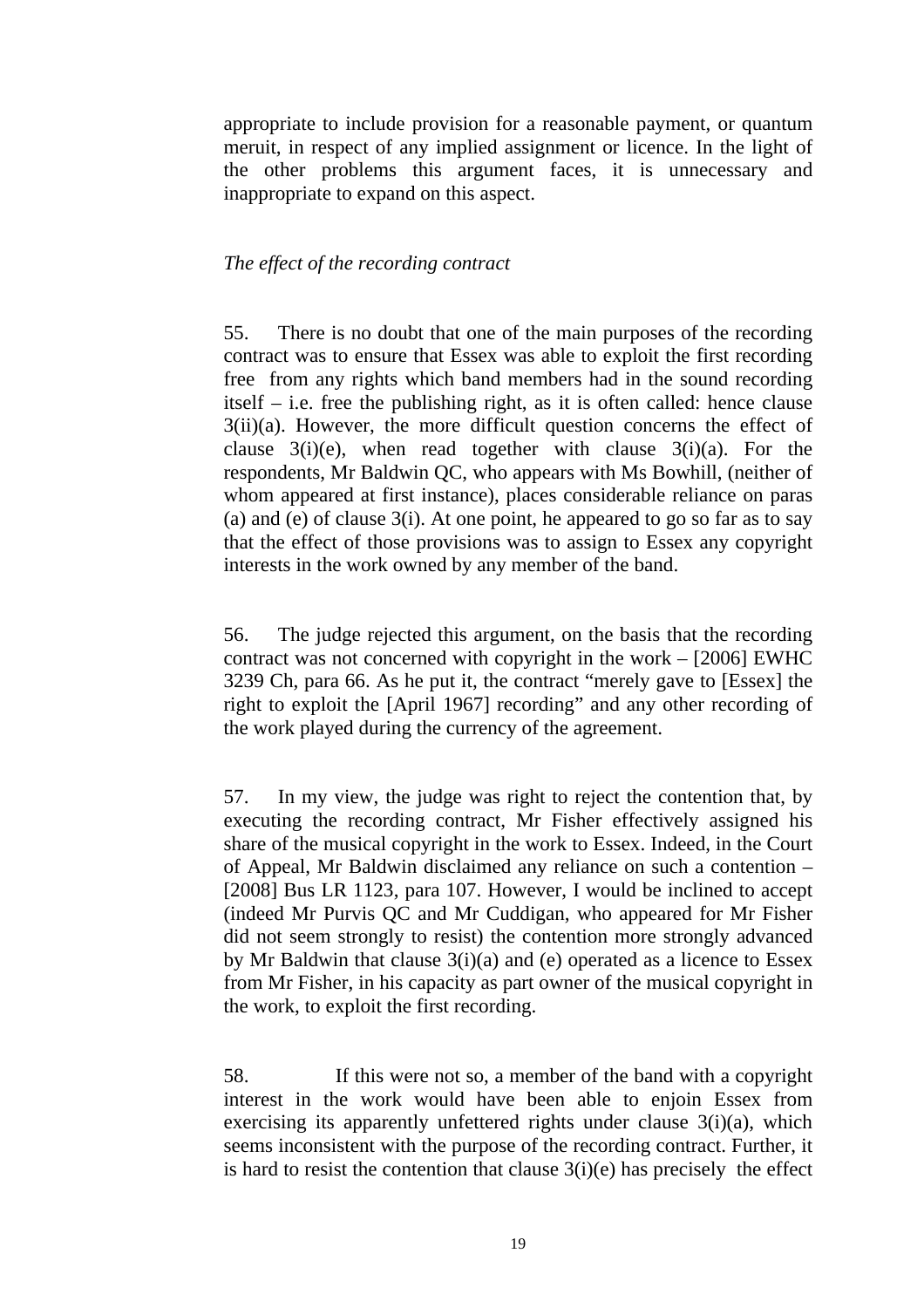which is contended on behalf of the respondents. Commercial sense suggests that Essex could well have been concerned to ensure that, although they had the benefit of the assignment from two of the five members of the band, other members may have contributed to the work as it had been developed in the mean time and acquired intellectual property rights which might interfere with the unimpeded exercise of the rights granted by the recording contract. The notion that clause  $3(i)(e)$  is concerned with such rights is supported by the use of the word "owned", as pointed out by my noble and learned friend, Lord Walker of Gestingthorpe.

59. On this basis, the terms of the recording contract may have the effect of depriving Mr Fisher of any royalties he might otherwise seek as a result of the exploitation of the work, in so far as it is through the medium of the first recording. However, even if that is right, it in no way impinges on the issue before your Lordships' House, namely whether the three declarations granted by the judge should be affirmed.

#### *Laches, estoppel, and acquiescence*

#### *Preliminary observations*

60. There are a few preliminary points in relation to the equitable arguments raised by the respondents and based on laches, estoppel, and acquiescence. First, a number of such arguments, which were raised and rejected at first instance, have not been raised before your Lordships. Save for the purpose of referring to them in connection with the points which have been pursued in this House, it is inappropriate to discuss them further.

61. Secondly, the equitable arguments raised by the respondents arise at three different stages, and, as my noble and learned friend, Lord Hope of Craighead, pointed out, there has been a tendency to conflate these stages, which has led to confusion. Having said that, it is only fair to add that the subsequent passage of time may, at least in some circumstances, reinforce (or even diminish) the unconscionability of a party raising a claim which he could have raised at an earlier stage. In this case, the three different stages are (i) during 1967, around the time the first recording was made and released; (ii) in 1969, when Mr Fisher left the band; and (iii) in 2005, when the current proceedings were started.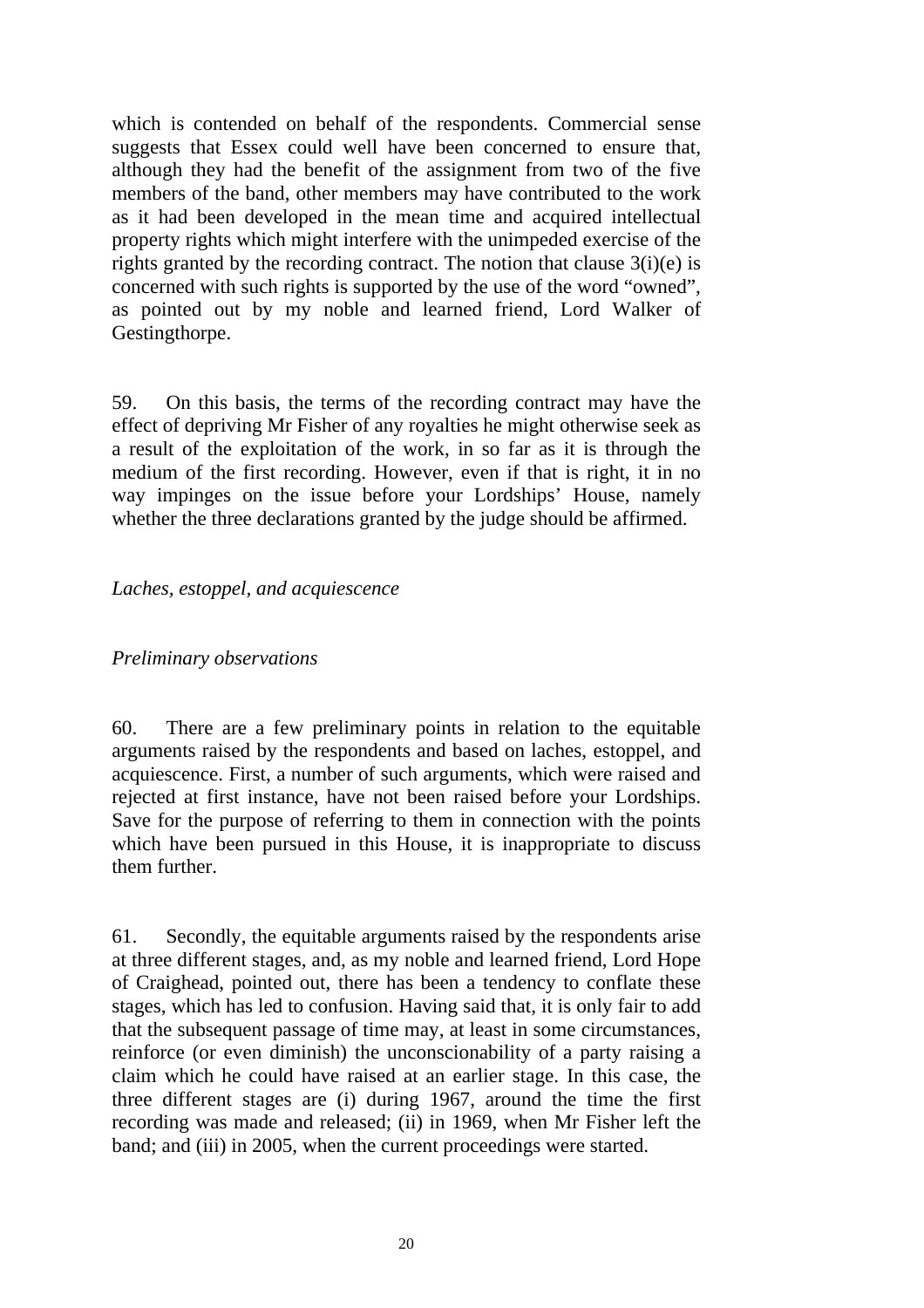62. Thirdly, laches and estoppel are well established equitable doctrines. However, at least in a case such as this, I am not convinced that acquiescence adds anything to estoppel and laches. The classic example of proprietary estoppel, standing by whilst one's neighbour builds on one's land believing it to be his property, can be characterised as acquiescence - see per Oliver J in *Taylor Fashions Ltd v Liverpool Victoria Trustees Ltd* (Note) [1982] QB 133, 151. Similarly, laches, failing to raise or enforce an equitable right for a long period, can be characterised as acquiescence.

63. Fourthly, in so far as the respondents' argument is put on the basis of estoppel, they would have to establish that it would be in some way unconscionable for Mr Fisher now to insist on his share of the musical copyright in the work being recognised. As Robert Walker LJ said in *Gillett v Holt* [2001] Ch 210, 225D, "the fundamental principle that equity is concerned to prevent unconscionable conduct permeates all the elements of the doctrine" of estoppel. Given that their case at each of the three stages is based on the fact that Mr Fisher did not raise his entitlement to such a share, one would expect the respondents to succeed in estoppel only if they could show that they reasonably relied on his having no such claim, that they acted on that reliance, and that it would be unfairly to their detriment if he was now permitted to raise or to enforce such a claim. As was also said in *Gillett* [2001] Ch 210, 232D, the "overwhelming weight of authority shows that detriment is required" although the "requirement must be approached as part of a broad inquiry" into unconscionability.

64. Fifthly, laches is an equitable doctrine, under which delay can bar a claim to equitable relief. In the Court of Appeal, Mummery LJ said that there was "no requirement of detrimental reliance for the application of acquiescence or laches" – [2008] EWCA Civ 287, para 85. Although I would not suggest that it is an immutable requirement, some sort of detrimental reliance is usually an essential ingredient of laches, in my opinion. In *Lindsay Petroleum Co v Hurd* (1874) LR 5 PC 221, 239, the Lord Chancellor, Lord Selborne, giving the opinion of the Board, said that laches applied where "it would be practically unjust to give a remedy", and that, in every case where a defence "is founded upon mere delay … the validity of that defence must be tried upon principles substantially equitable." He went on to state that what had to be considered were "the length of the delay and the nature of the acts done during the interval, which might affect either party, and cause a balance of justice or injustice in taking the one course or the other, so far as relates to the remedy."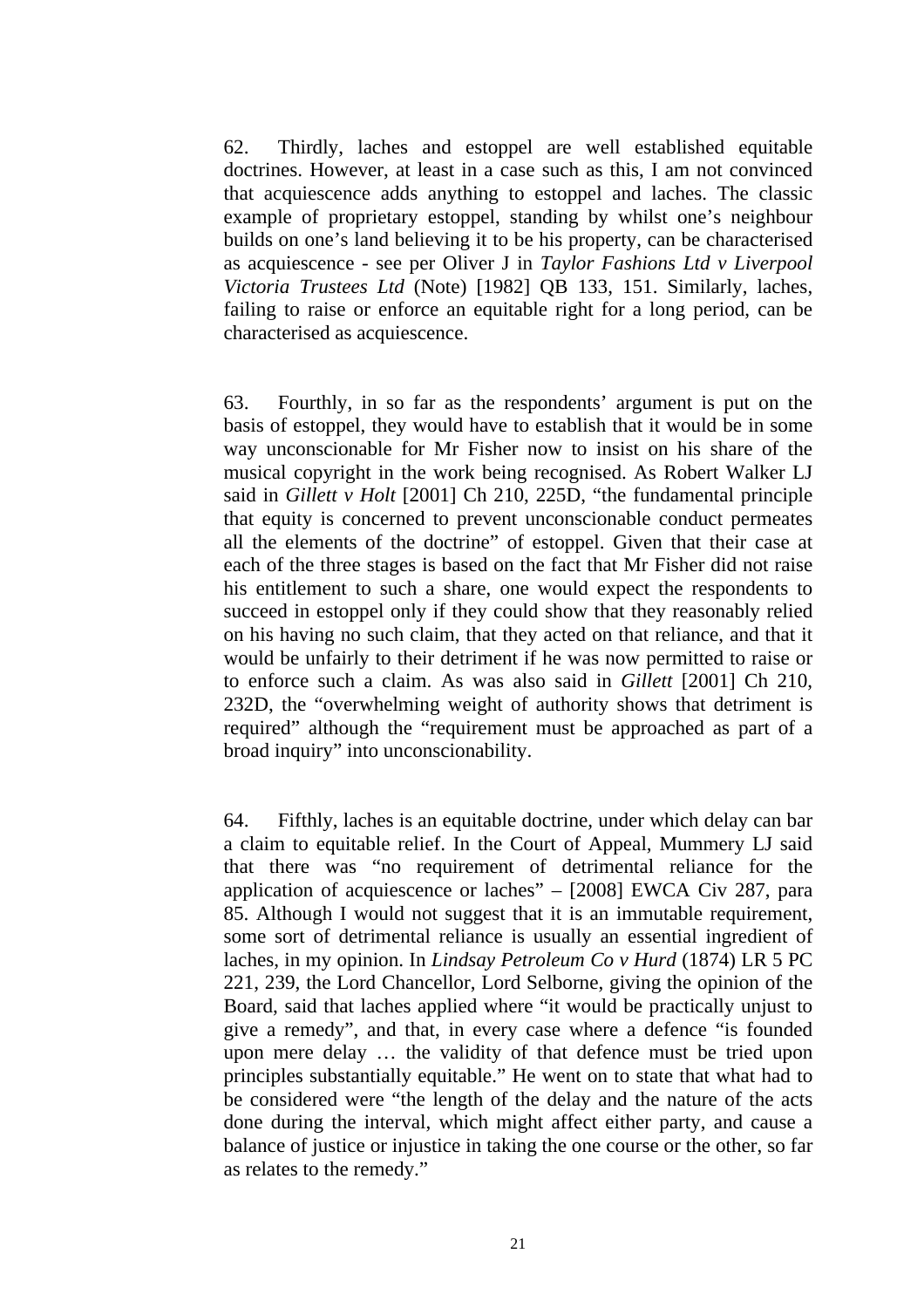65. The respondents rely on the fact that, during 1967, Mr Fisher stood by and said nothing to Essex, and very little to Mr Brooker or Mr Reid, about his having a claim to a share of the musical copyright in the work, so that the respondents, and presumably Mr Reid, proceeded on the assumption that he had, or at any rate was making, no such claim. In particular, Essex spent money and effort in promoting and exploiting the work, on the assumption that the terms of the assignment reflected the copyright ownership in the work and the right to royalties thereunder. The respondents now argue that, had Mr Fisher raised his claim in April or May 1967, he would have been required to assign any share he had in the musical copyright in the work to Essex. Further, by waiting until the work became a great popular success, he has much greater bargaining power as a result of staying silent.

66. There are a number of problems with this argument. First, it does not reflect the respondents' re-re-amended defence. It was there pleaded that, if Mr Fisher had raised a claim in 1967 to a share in the musical copyright, the song would have been recorded and released without his contribution and/or he would have been expelled for the band. It was not pleaded that, had Mr Fisher raised such a claim, he would have assigned his share in the musical copyright to Essex.

67. Secondly, and no doubt as a result of this, there was no investigation before the judge as to whether there would have been such an assignment, what its likely terms would have been, or its likely financial consequences for the two respondents or Mr Reid, let alone as to whether they would have acted differently from how they did, over the ensuing years if there had been such an assignment, and how they would be prejudiced as a result of the point being raised only in 2005. Save in the most unusual case (and this is not such a case), it is inappropriate for an argument of this sort to be raised by a defendant for the first time on appeal, and impossible for the argument to succeed on appeal. The necessary factual investigation and findings will not have been made by the judge, and the claimant will not have been given an appropriate opportunity to investigate the relevant facts before and during the trial.

68. Thirdly, it seems to me likely that, if Mr Fisher had raised the issue in 1967, and had consequently assigned his copyright share to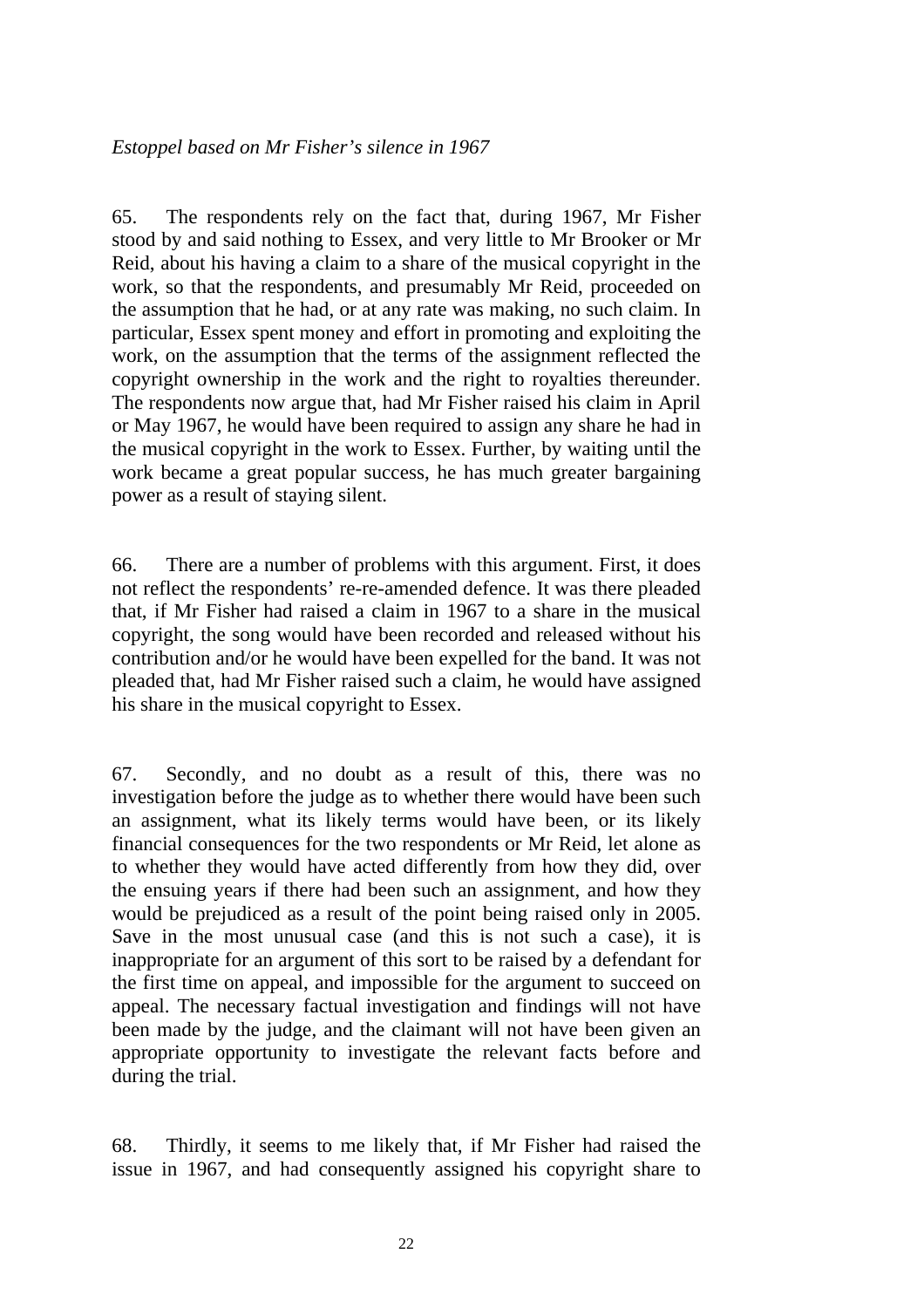Essex, he would have received some share of the royalties. After all, Mr Brooker received some 25% of the royalties on the work for composing the original music, and Mr Fisher's subsequent contribution was significant, and, especially the introductory eight bars, an important factor in the work's success. In those circumstances, the respondents' estoppel argument would have had to take into account that, by delaying his claim for nearly forty years, Mr Fisher appears to have lost a great deal of money, which has been received by the respondents.

69. This was a point which the judge well appreciated. At [2006] EWHC 3239 Ch, para 81, he said that "it would… be a wholly extravagant and unjust result to deprive Mr Fisher for the [future] of his interest in the work's musical copyright on the basis of the estoppels that have been pleaded, … when for almost 40 years the [respondents] have enjoyed the fruits of that copyright interest without the need to account for any part of them to Mr Fisher". That assessment (which exemplifies how the passage of time can have an effect on arguments relating to what happened in 1967) is self-evidently a conclusion with which an appellate court should interfere only if satisfied that it was plainly wrong or based on a mistaken understanding of established facts (which has not been demonstrated here).

70. The respondents contend that this assessment was arrived at in relation to estoppel arguments rather different from that now advanced by the respondents. Apart for the inherent unattractiveness of such a contention being raised by the respondents, it seems to me that the assessment is just as applicable to the estoppel argument advanced in this House as to those raised before Blackburne J. Mr Baldwin also points out that the judge did not consider the position of Essex and Mr Brooker separately, and suggests that it was only Mr Brooker, and not Essex, who would have benefited in the way described by the judge. That was not a point which appears to have been raised on the pleadings or in evidence or argument at first instance, and it is not right to entertain it on appeal. Its force depends on the terms upon which Mr Fisher would have assigned his share of the musical copyright, and what Mr Brooker and Essex (and Mr Reid) would have agreed in relation to their rights under the Assignment, all of which is pure speculation at this stage.

*Estoppel based on the events in 1969*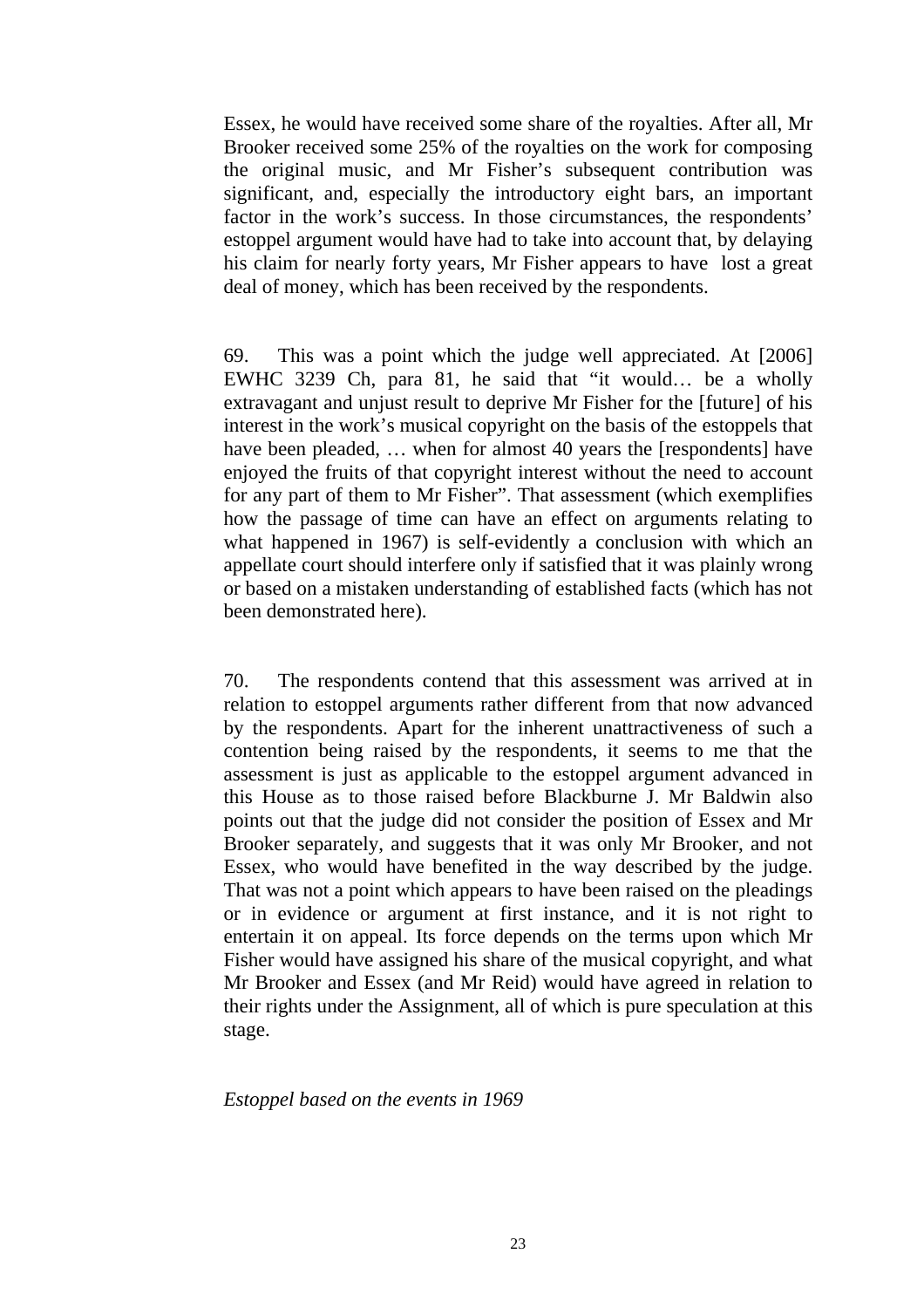71. The respondents argue that Mr Fisher's failure to raise his claim to a share of the musical copyright during the negotiations leading to the financial agreement when he left the band in 1969 deprive him of the right to raise it subsequently. It is well-nigh impossible to see how Essex or Onward could rely on these negotiations, as they were not involved in them in any way. Mr Brooker was a party to the agreement, but it is hard to see how it can give rise to any estoppel which assists him in these proceedings. No mention was made of the possibility or existence of any musical copyright interest which Mr Fisher might have had in the work, but that seems to me to add nothing to the point that Mr Fisher did not maintain his claim till 2005. It is not as if the agreement reached in 1969 was stated or implied to be in full and final settlement of all accrued rights which Mr Fisher had. I accept that the fact that the claim was not raised in 1969 could, in principle, have been relied on to cast doubt on the value of the contribution Mr Fisher made to the work, and that it would have assisted any argument the respondents had as to the reasonableness of any belief which they may have had that Mr Fisher had no such claim. Those might have been good arguments at first instance, but I cannot see how it takes matters any further now, in the light of the facts found by the judge.

#### *The Court of Appeal's reasoning*

72. As I have mentioned, the Court of Appeal upheld the judge's conclusion that the judge was entitled to reject the respondents' case on estoppel, but the majority went on to conclude that Mr Fisher was nonetheless not entitled to determine the licence which the judge found that he had impliedly granted. Mummery LJ's careful analysis, at [2008] Bus LR 1123, paras 81 to 90, for reaching this conclusion and for setting aside the second and third declarations made by Blackburne J, seems to me to be encapsulated in the following two propositions. First, since May 1967, Essex, Onward and Mr Brooker had, to Mr Fisher's knowledge, continued "exploitation of the work on the basis that they owned all the copyright in it", and "it would be unconscionable for him [now], with a view to enforcing his property right by final injunction, to assert a joint share in the copyright and to terminate the implied licence under which he accepts the [respondents] have acted for very many years" (para 87). Secondly, Mr Fisher's delay in bringing his claim means that "he could dictate his terms and put the [respondents] in a weaker bargaining position than they would have been in, had he made his claim in, say, 1967 or 1969" (para 88).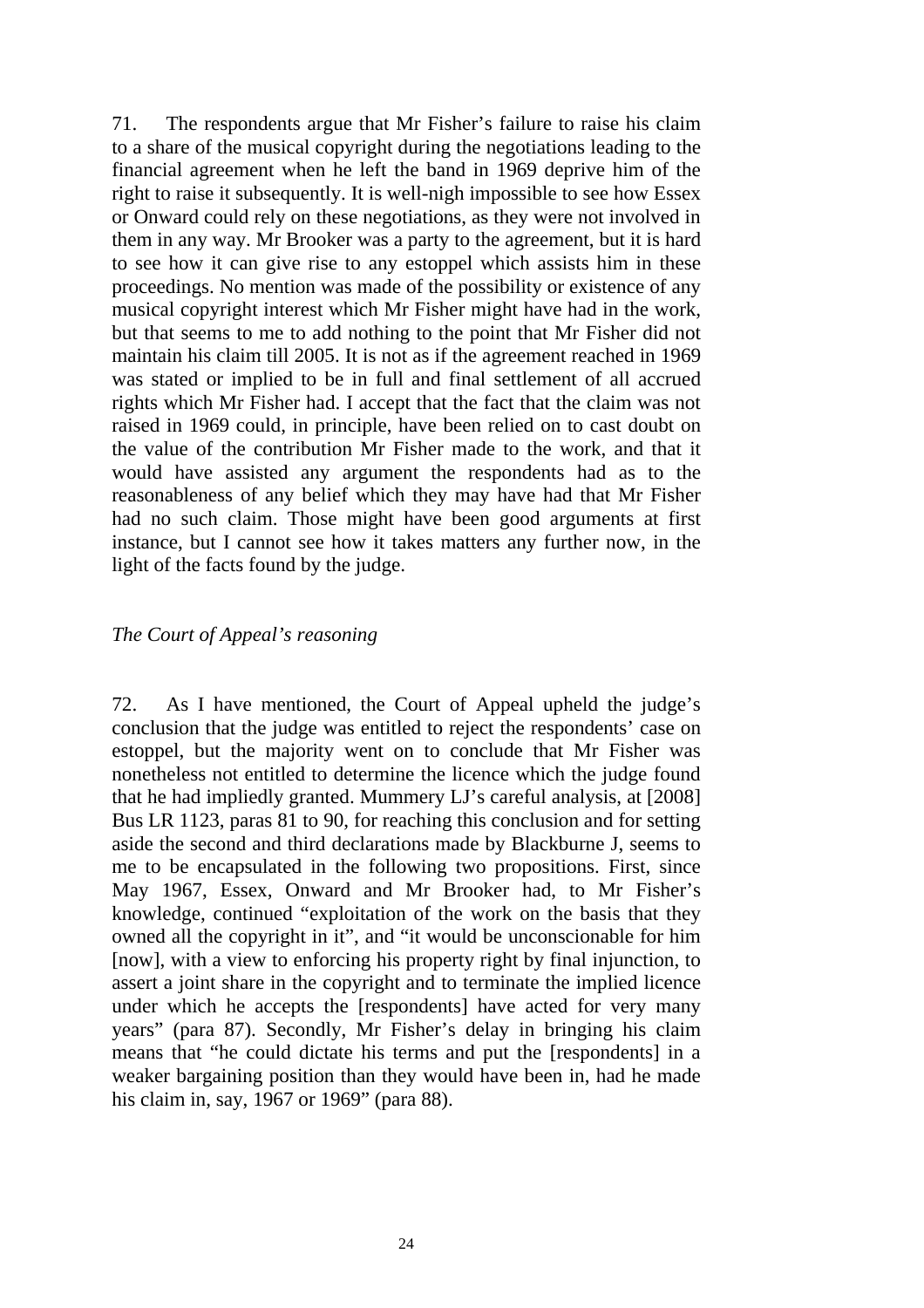73. As to the first of those reasons, it seems to me that, save in a very unusual case, it would be inconsistent to conclude that a claimant was not estopped from asserting his copyright interest, but then to refuse, on equitable grounds, to declare that the right existed. It is possible that there may be cases where such a course could be appropriate, but it would require wholly exceptional facts. As my noble and learned friend, Lord Mance said, if, as the Court of Appeal accepted, Mr Fisher originally had 40% of the musical copyright in the work and is not estopped from asserting it, then it is hard to see how he could be prevented from bringing proceedings simply for financial compensation or injunctive relief on the ground of copyright infringement. The refusal to grant him declaratory relief because he might seek an injunction on the back of it therefore seems to be questionable as a matter of principle.

74. In the present case, the majority of the Court of Appeal thought it appropriate to take such a course primarily because of the apparent inequity of Mr Fisher being able to seek an injunction to enforce his rights as the holder of an interest in the musical copyright in the work. Quite apart from the point made by Lord Mance, this point, as Mr Purvis argues, involves the tail wagging the dog. If the declarations set aside by the Court of Appeal are reinstated, then, were Mr Fisher subsequently to apply for injunctive relief to prevent unauthorised use of the work, such an application would be dealt with on its merits. If the court was satisfied that it would be oppressive to grant an injunction in the particular circumstances, for instance because of prejudicial delay, it would refuse an injunction to restrain the infringement, and leave Mr Fisher to his remedy in damages: see *Shaw v Applegate* [1977] 1 WLR 970.

75. Mr Purvis contends that Mr Fisher was not primarily interested in obtaining injunctive relief, but was more concerned to establish his contribution to the work and to share in the future royalties. That may well be right, but he did seek an injunction before Blackburne J and there would be nothing to stop him seeking an injunction if the declarations set aside by the Court of appeal were reinstated. However, the essential point is that, if and when Mr Fisher seeks an injunction to restrain an alleged infringement of his copyright, it should be dealt with on its merits.

76. Further, the decision of the majority of the Court of Appeal deprived Mr Fisher of the ability not only to seek injunctive relief, but also to claim any royalties in respect of the exploitation of the work, of which he owned 40% of the musical copyright. (That must follow from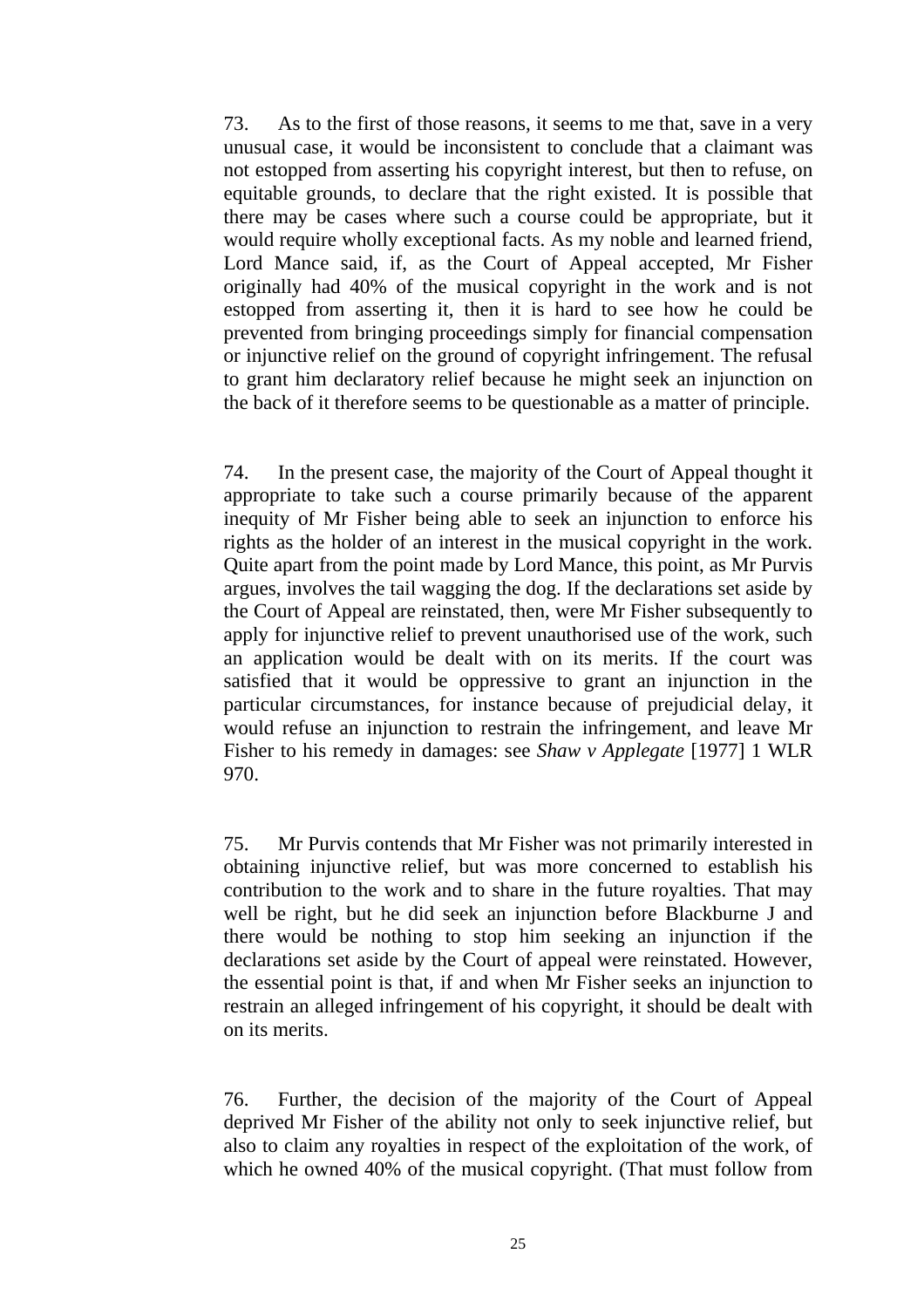the conclusion that he could not determine the implied licence). It is hard to see how that could be right, simply on the basis that it would be inappropriate to grant him injunctive relief, given that Mr Fisher was not estopped from asserting his 40% interest in the musical copyright in the work.

77. As for the change in the bargaining position of the parties between 1967 and 2005, that was neither pleaded nor argued before the Judge. In any event, there was no evidence that Essex or the respondents would have acted any differently from the way in which they did if Mr Fisher had pressed his claim in 1967 or in the ensuing few years. Further, there is also the judge's finding at [2006] EWHC 3239 Ch, para 81, to which I have also referred, that Mr Fisher's very long delay in asserting his claim has been of considerable financial benefit to the respondents, effectively outweighing any disadvantage to them resulting from the delay.

## *The passage of time*

78. As Lord Walker said in argument, the basic problem for the respondents is that there is no English law statutory equivalent in the field of intellectual property to the doctrine of adverse possession in relation to real property (although the Land Registration Act 2002 has made considerable inroads into that doctrine). Indeed, as Lord Hope mentioned, Mr Fisher would face considerable difficulties if he sought to maintain his claim in Scotland on the present facts, in the light of sections 7 and 8 of the Prescription and Limitation (Scotland) Act 1973. Be that as it may, the position in this jurisdiction is that the mere passage of time cannot of itself undermine claims such as those raised by Mr Fisher in the current proceedings. The respondents therefore rely on laches.

79. The argument based on laches faces two problems. The first is that, as pointed out by David Richards J, laches only can bar equitable relief, and a declaration as to the existence of a long term property right, recognised as such by statute, is not equitable relief. It is arguable that a declaration should be refused on the ground of laches if it was sought solely for the purpose of seeking an injunction or other purely equitable relief. However, as already mentioned, that argument does not apply in this case. Secondly, in order to defeat Mr Fisher's claims on the ground of laches, the respondents must demonstrate some "acts" during the course of the delay period which result in "a balance of justice"